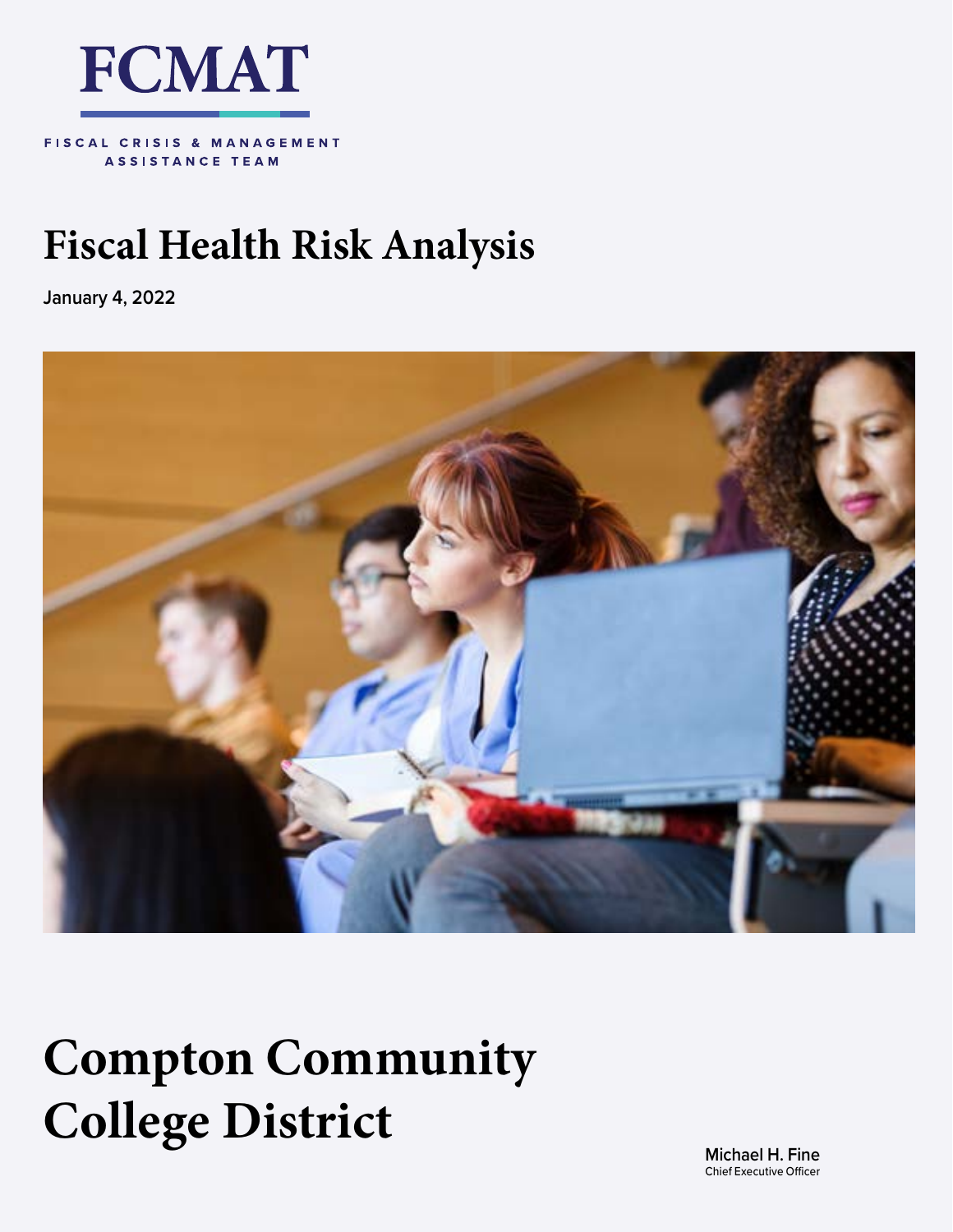# **Contents**

 $\overline{\phantom{a}}$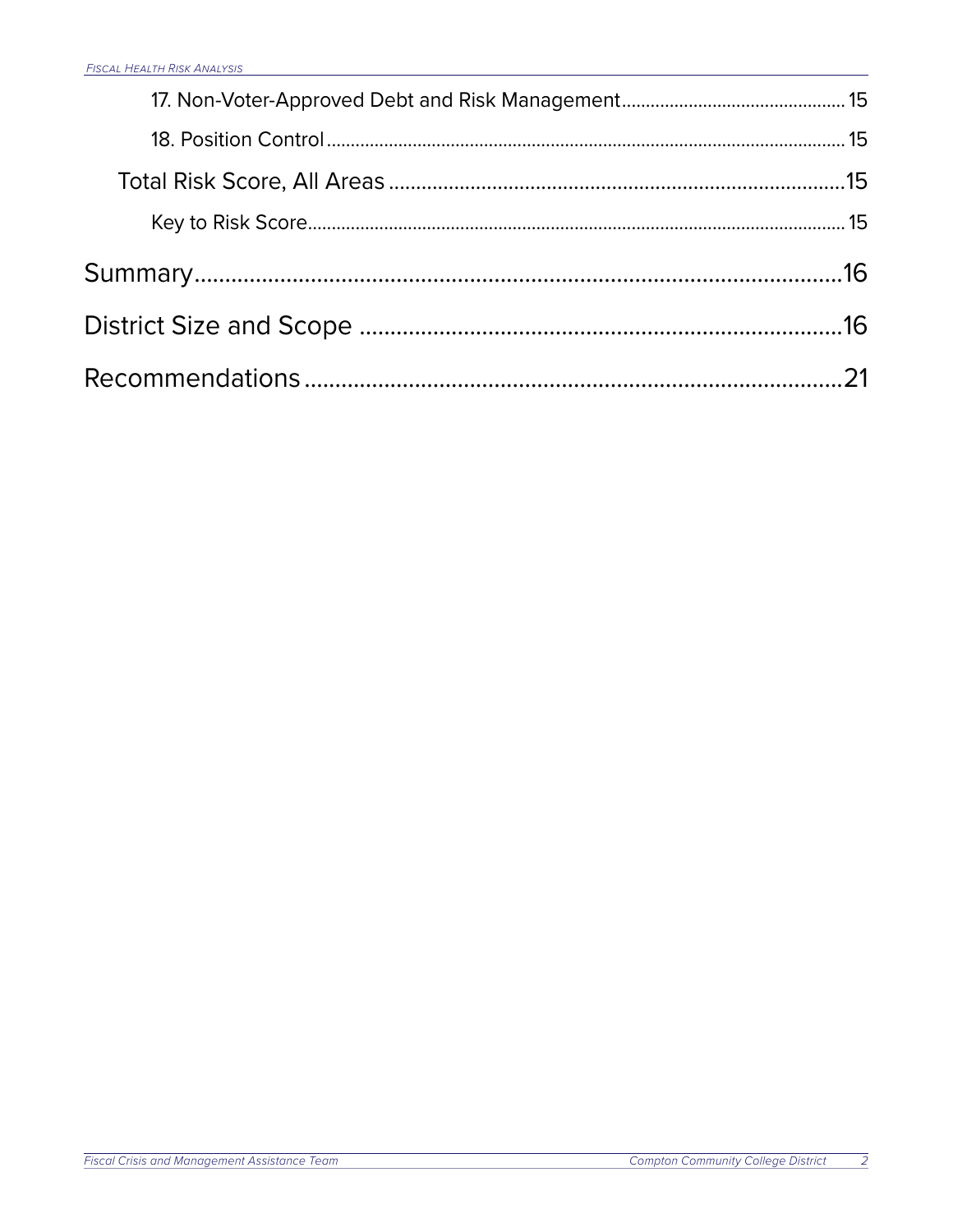# <span id="page-3-0"></span>**About FCMAT**

FCMAT's primary mission is to assist California's local K-14 educational agencies to identify, prevent, and resolve financial, human resources and data management challenges. FCMAT provides fiscal and data management assistance, professional development training, product development and other related school business and data services. FCMAT's fiscal and management assistance services are used not just to help avert fiscal crisis, but to promote sound financial practices, support the training and development of chief business officials and help to create efficient organizational operations. FCMAT's data management services are used to help local educational agencies (LEAs) meet state reporting responsibilities, improve data quality, and inform instructional program decisions.

FCMAT may be requested to provide fiscal crisis or management assistance by a school district, charter school, community college, county office of education, the state superintendent of public instruction, or the Legislature.

When a request or assignment is received, FCMAT assembles a study team that works closely with the LEA to define the scope of work, conduct on-site fieldwork and provide a written report with findings and recommendations to help resolve issues, overcome challenges and plan for the future.



# **Studies by Fiscal Year**

FCMAT has continued to make adjustments in the types of support provided based on the changing dynamics of K-14 LEAs and the implementation of major educational reforms. FCMAT also develops and provides numerous publications, software tools, workshops and professional learning opportunities to help LEAs operate more effectively and fulfill their fiscal oversight and data management responsibilities. The California School Information Services (CSIS) division of FCMAT assists the California Department of Education with the implementation of the California Longitudinal Pupil Achievement Data System (CALPADS). CSIS also hosts and maintains the Ed-Data website (www.ed-data.org) and provides technical expertise to the Ed-Data partnership: the California Department of Education, EdSource and FCMAT.

FCMAT was created by Assembly Bill (AB) 1200 in 1992 to assist LEAs to meet and sustain their financial obligations. AB 107 in 1997 charged FCMAT with responsibility for CSIS and its statewide data management work. AB 1115 in 1999 codified CSIS' mission.

AB 1200 is also a statewide plan for county offices of education and school districts to work together locally to improve fiscal procedures and accountability standards. AB 2756 (2004) provides specific responsibilities to FCMAT with regard to districts that have received emergency state loans.

In January 2006, Senate Bill 430 (charter schools) and AB 1366 (community colleges) became law and expanded FCMAT's services to those types of LEAs.

On September 17, 2018 AB 1840 was signed into law. This legislation changed how fiscally insolvent districts are administered once an emergency appropriation has been made, shifting the former state-centric system to be more consistent with the principles of local control, and providing new responsibilities to FCMAT associated with the process.

Since 1992, FCMAT has been engaged to perform more than 1,400 reviews for LEAs, including school districts, county offices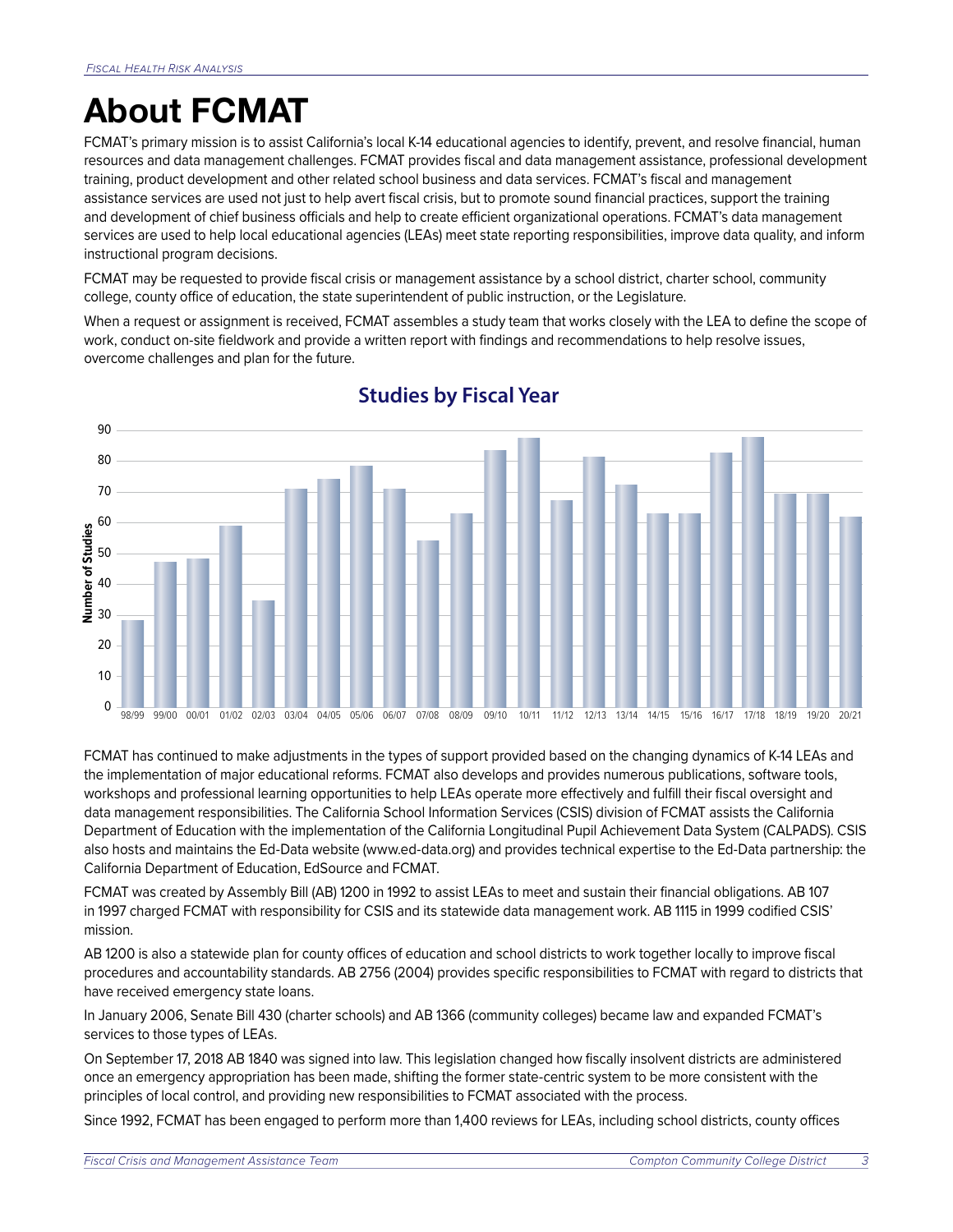of education, charter schools and community colleges. The Kern County Superintendent of Schools is the administrative agent for FCMAT. The team is led by Michael H. Fine, Chief Executive Officer, with funding derived through appropriations in the state budget and a modest fee schedule for charges to requesting agencies.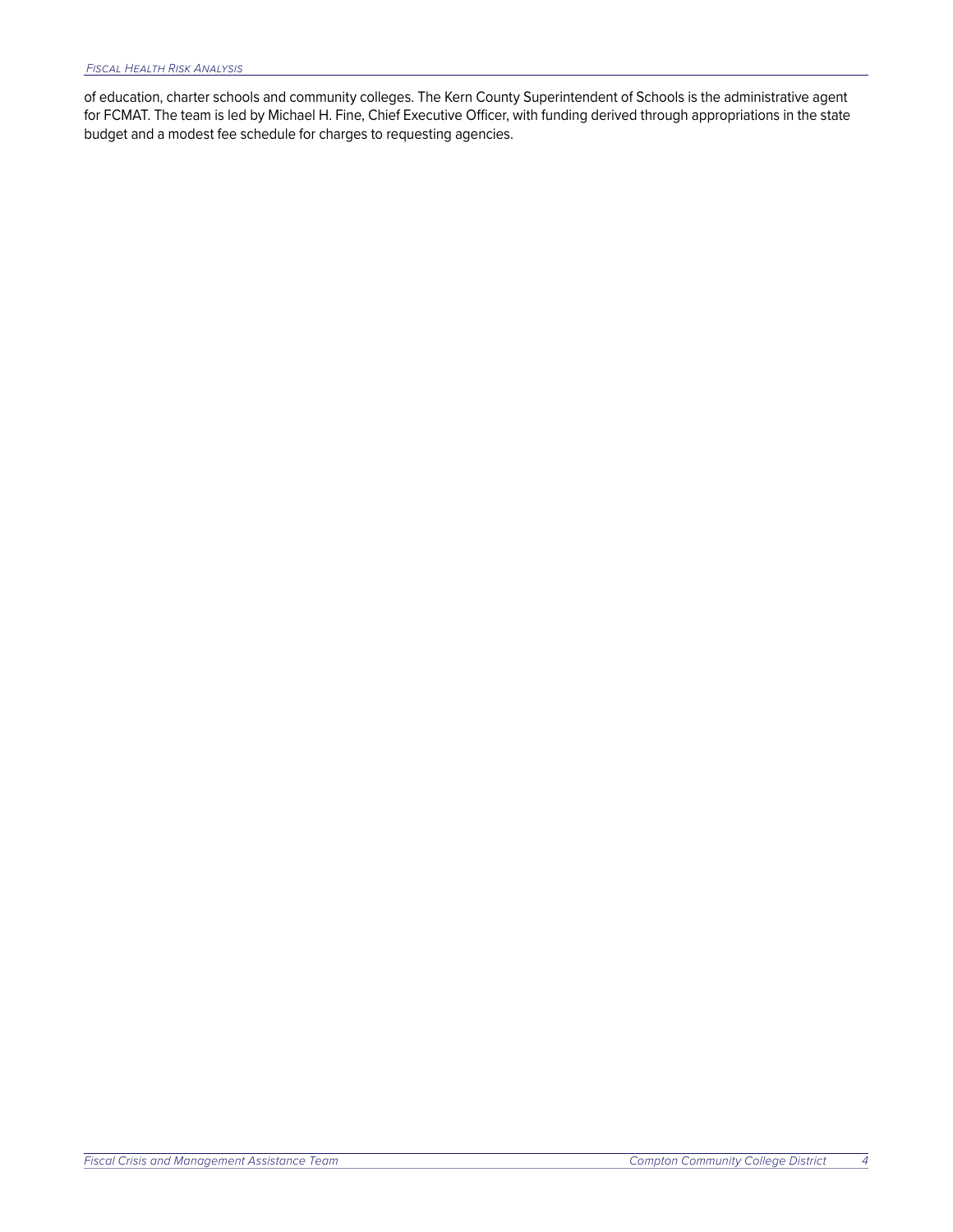# <span id="page-5-0"></span>**Introduction**

# **Background**

The Compton Community College District (CCCD) was originally established in 1927. Encompassing an area of approximately 29 square miles, the district makes educational services available to nearly 300,000 residents in 12 cities. It has approximately 290 full- and part-time faculty teaching 41 certificate and 42 degree programs.

In December 2020, the California Community Colleges Chancellor's Office requested that the Fiscal Crisis and Management Assistance Team (FCMAT) assist the district by conducting a Fiscal Health Risk Analysis, with additional focus on district governance and the role of the special trustee.

# **Study and Report Guidelines**

FCMAT virtually visited the district from May 3 to June 18, 2021 to conduct interviews, collect data, and review documents. This report is the result of those activities and is divided into the following sections:

- **•** Executive Summary
- **•** Fiscal Health Risk Analysis
- **•** Summary

FCMAT's reports focus on systems and processes that may need improvement. Those that may be functioning well are generally not commented on in FCMAT's reports. In writing its reports, FCMAT uses the Associated Press Stylebook, a comprehensive guide to usage and accepted style that emphasizes conciseness and clarity. In addition, this guide emphasizes plain language, discourages the use of jargon and capitalizes relatively few terms.

# **Study Team**

The study team was composed of the following members:

FCMAT Deputy Executive Officer FCMAT Consultant

Michelle Giacomini Cambridge West Partnership, Inc.

John Lotze FCMAT Technical Writer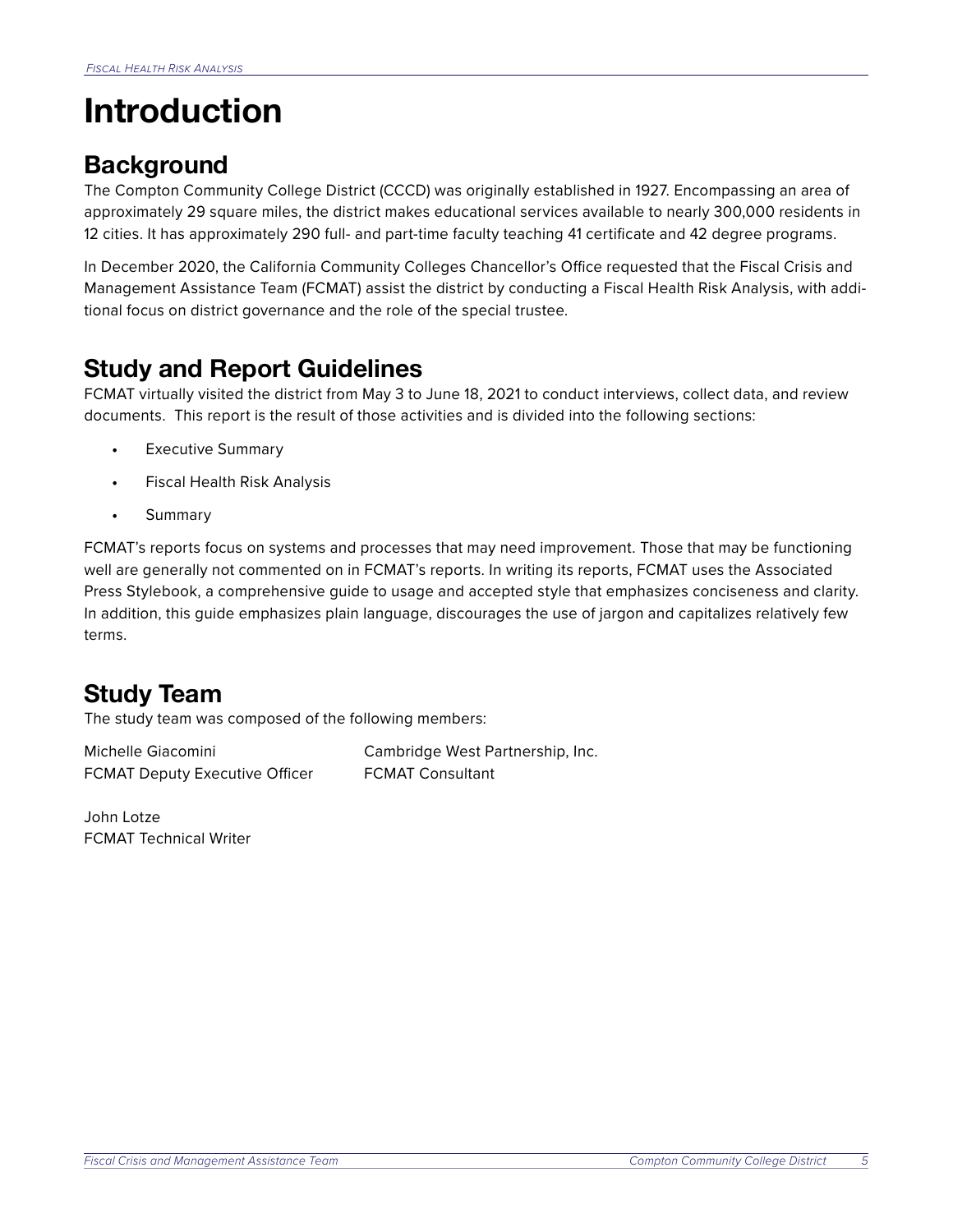# <span id="page-6-0"></span>**About the Analysis**

FCMAT has developed the Fiscal Health Risk Analysis (FHRA) as a tool to help evaluate a community college district's fiscal health and risk of insolvency in the current and two subsequent fiscal years.

The FHRA includes 18 sections, each containing specific questions. Each section and specific question are included based on FCMAT's work since its inception; they are the common indicators of risk or potential insolvency for districts that have neared insolvency and needed assistance from outside agencies. Each section of this analysis is critical to an organization, and lack of attention to these critical areas will eventually lead to a district's failure.

The greater the number of "no" answers to the questions in the analysis, the higher the score, which points to a greater potential risk of insolvency or fiscal issues for the district. Not all sections in the analysis, and not all questions within each section, carry equal weight; some areas carry higher risk and thus count more heavily toward or against a district's fiscal stability percentage. For this tool, 100% is the highest total risk that can be scored. A "yes" or "n/a" answer is assigned a score of 0, so the risk percentage increases only with a "no" answer or with an unanswered question.

Identifying issues early is the key to maintaining fiscal health. Diligent planning will enable a district to better understand its financial objectives and strategies to sustain a high level of fiscal efficiency and overall solvency. A district should consider completing the FHRA annually to assess its own fiscal health risk and progress over time.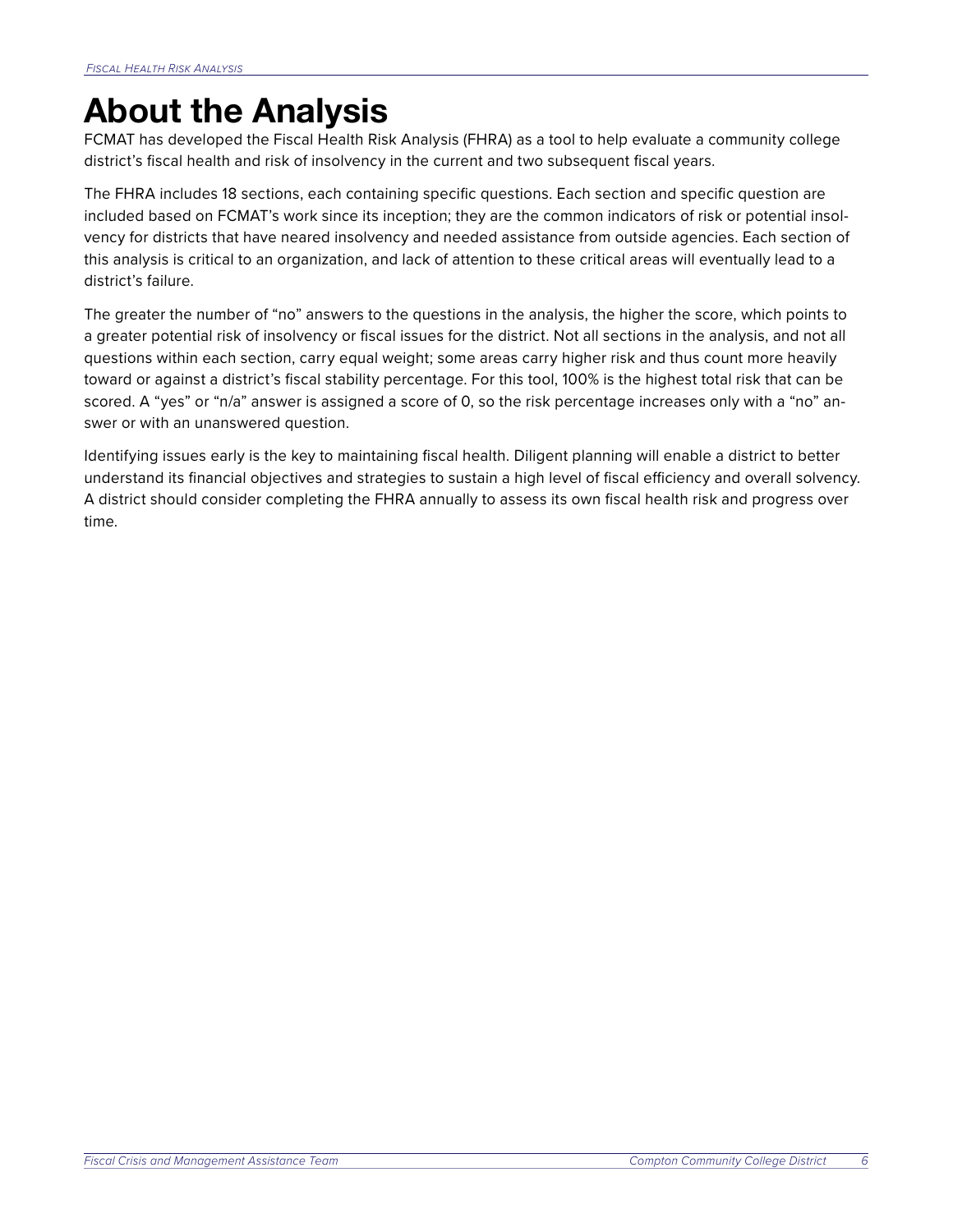# <span id="page-7-0"></span>**Fiscal Health Risk Analysis For Community College Districts**

Date(s) of fieldwork: May 3 to June 18, 2021

District: Compton Community College District

**FCMAT** 

FISCAL CRISIS & MANAGEMENT ASSISTANCE TEAM

|     | 1. Annual Independent Audit Report                                                                                                                                                                                                                                           | <b>Yes</b> | <b>No</b>                | N/A |
|-----|------------------------------------------------------------------------------------------------------------------------------------------------------------------------------------------------------------------------------------------------------------------------------|------------|--------------------------|-----|
| 1.1 | Has the independent audit report for the most recent fiscal year been completed and presented<br>to the board by the statutory timeline of December 31? $\ldots$ , $\ldots$ , $\ldots$ , $\ldots$ , $\ldots$                                                                 |            | $\checkmark$             |     |
|     | The 2019-20 audit was completed in April 2021.                                                                                                                                                                                                                               |            |                          |     |
| 1.2 | Was the district's most recent independent audit report free of material findings? $\ldots \ldots \square$                                                                                                                                                                   |            | $\checkmark$             |     |
|     | The 2019-20 audit report includes material findings regarding financial reporting and<br>enrollment.                                                                                                                                                                         |            |                          |     |
| 1.3 | Has the district corrected all audit findings from the current and past two audits? $\ldots$ , $\ldots$                                                                                                                                                                      |            | $\mathbf{I}$             |     |
| 1.4 | Can the district correct prior year audit findings without affecting its fiscal health (e.g.,<br>material apportionment or internal control findings)?<br>.                                                                                                                  |            | $\overline{\phantom{a}}$ |     |
| 1.5 |                                                                                                                                                                                                                                                                              |            |                          |     |
|     | 2. Budget Development and Adoption                                                                                                                                                                                                                                           | <b>Yes</b> | <b>No</b>                | N/A |
| 2.1 | Does the district develop and use written budget assumptions and multiyear projections<br>that are reasonable, clearly articulated, and aligned with the signed state budget and the                                                                                         |            |                          |     |
| 2.2 | Does the district use a budget development method other than a prior-year rollover budget,<br>and if so, does that method include tasks such as review of prior year estimated actuals                                                                                       |            |                          |     |
| 2.3 |                                                                                                                                                                                                                                                                              |            |                          |     |
| 2.4 | Are clear budget development processes codified in Board Policies and Administrative                                                                                                                                                                                         |            | $\overline{\phantom{a}}$ |     |
| 2.5 | Does the budget development process include input from faculty/staff, administrators, the<br>governing board, and the budget advisory committee in accordance with the district's                                                                                            |            |                          |     |
| 2.6 | Does the budget development process include a calculation of the SCFF with reasonable                                                                                                                                                                                        |            |                          |     |
| 2.7 | Does the district budget and expend restricted funds as authorized by the funding source                                                                                                                                                                                     |            |                          |     |
| 2.8 | Does the district have a documented policy and/or procedure for evaluating the proposed<br>acceptance of grants and other types of restricted funds to assess their congruency<br>with the institution's strategic plan and the potential multiyear impact on the district's |            |                          |     |
| 2.9 | Are expected revenues more than or equal to expected expenditures in the district's                                                                                                                                                                                          |            | П                        |     |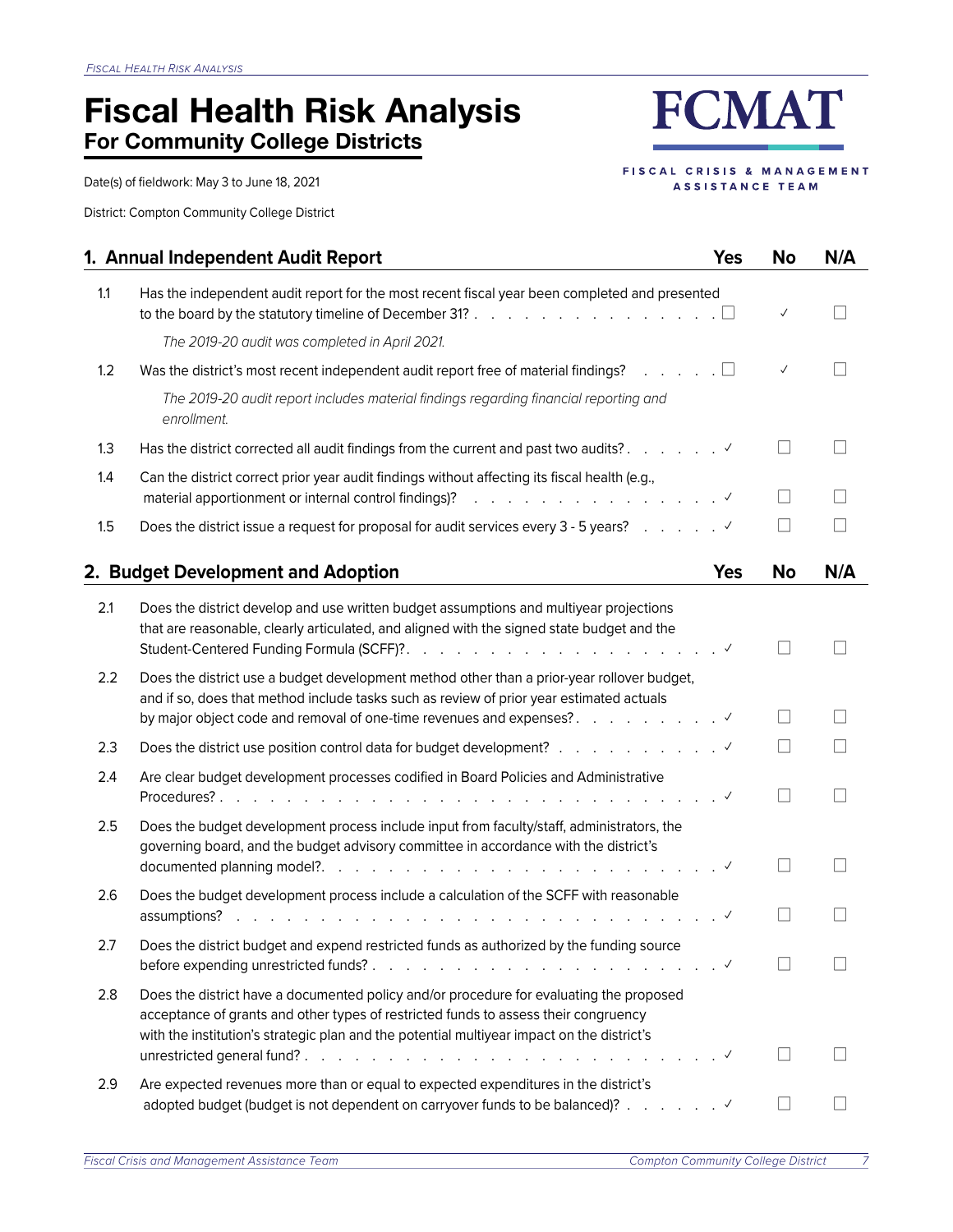<span id="page-8-0"></span>

| 2.10 | Has the district refrained from using negative or contra expenditure accounts (excluding<br>appropriate abatements in accordance with the Budget and Accounting Manual                                                                                                                    |            |                          |              |
|------|-------------------------------------------------------------------------------------------------------------------------------------------------------------------------------------------------------------------------------------------------------------------------------------------|------------|--------------------------|--------------|
| 2.11 | Does the district adhere to a board-adopted budget calendar that includes statutory<br>due dates, major budget development tasks and deadlines, and the staff member/                                                                                                                     |            |                          |              |
|      | 3. Budget Monitoring and Updates                                                                                                                                                                                                                                                          | <b>Yes</b> | <b>No</b>                | N/A          |
| 3.1  | Are actual revenues and expenses consistent with the most current budget? $\ldots$ $\ldots$                                                                                                                                                                                               |            | $\vert \ \ \vert$        | П            |
| 3.2  | Are budget revisions posted at least quarterly in the financial system? $\ldots$ $\ldots$ $\ldots$ $\ldots$                                                                                                                                                                               |            | $\overline{\phantom{a}}$ |              |
| 3.3  | Are clearly written and articulated budget assumptions that support budget revisions                                                                                                                                                                                                      |            |                          |              |
| 3.4  | Following board approval of collective bargaining agreements, does the district make<br>necessary budget revisions in the financial system to reflect settlement costs before                                                                                                             |            |                          |              |
| 3.5  |                                                                                                                                                                                                                                                                                           |            |                          |              |
| 3.6  | Has the district addressed any budget-related deficiencies identified in the most recent                                                                                                                                                                                                  |            | $\overline{\phantom{a}}$ |              |
| 3.7  | If a college in the district has been notified that it is on an enhanced monitoring or watch-list<br>status based on the college's ACCJC Annual Fiscal Report, have the district and<br>college(s) taken steps to address the issues of concern identified by the ACCJC?. $\dots$ $\dots$ |            |                          | $\checkmark$ |
| 3.8  | Does the district's enterprise software system include hard budget blocks that prevent the<br>processing of requisitions or purchase orders when the budget is insufficient to support the                                                                                                |            |                          |              |
| 3.9  |                                                                                                                                                                                                                                                                                           |            |                          |              |
| 3.10 | Are all balance sheet accounts in the general ledger reconciled each quarter, at a                                                                                                                                                                                                        |            | $\checkmark$             | H            |
|      | The district's business office experienced employee turnover during the past two years.<br>Timelines were not met and reporting was not completed on time.                                                                                                                                |            |                          |              |

|               | 4. Cash Management                                                                                                                                                                                                    | Yes | N/Δ |
|---------------|-----------------------------------------------------------------------------------------------------------------------------------------------------------------------------------------------------------------------|-----|-----|
| 4.1           | Does the district balance all cash and investment accounts with bank statements                                                                                                                                       |     |     |
| $4.2^{\circ}$ | Are outstanding amounts in the cash and investment account reconciliations less than<br>one year old, or if older, have a resolution? $\ldots$ $\ldots$ $\ldots$ $\ldots$ $\ldots$ $\ldots$ $\ldots$ $\ldots$         |     |     |
| 4.3           | Are accounts held by the county treasurer reconciled with the district's and county office                                                                                                                            |     |     |
| 4.4           | Does the district comply with its county treasurer and/or county office of education's                                                                                                                                |     |     |
| 4.5           | Has the district had a positive cash balance at the end of the month during the most<br>recent 12 months? $\ldots$ $\ldots$ $\ldots$ $\ldots$ $\ldots$ $\ldots$ $\ldots$ $\ldots$ $\ldots$ $\ldots$ $\ldots$ $\ldots$ |     |     |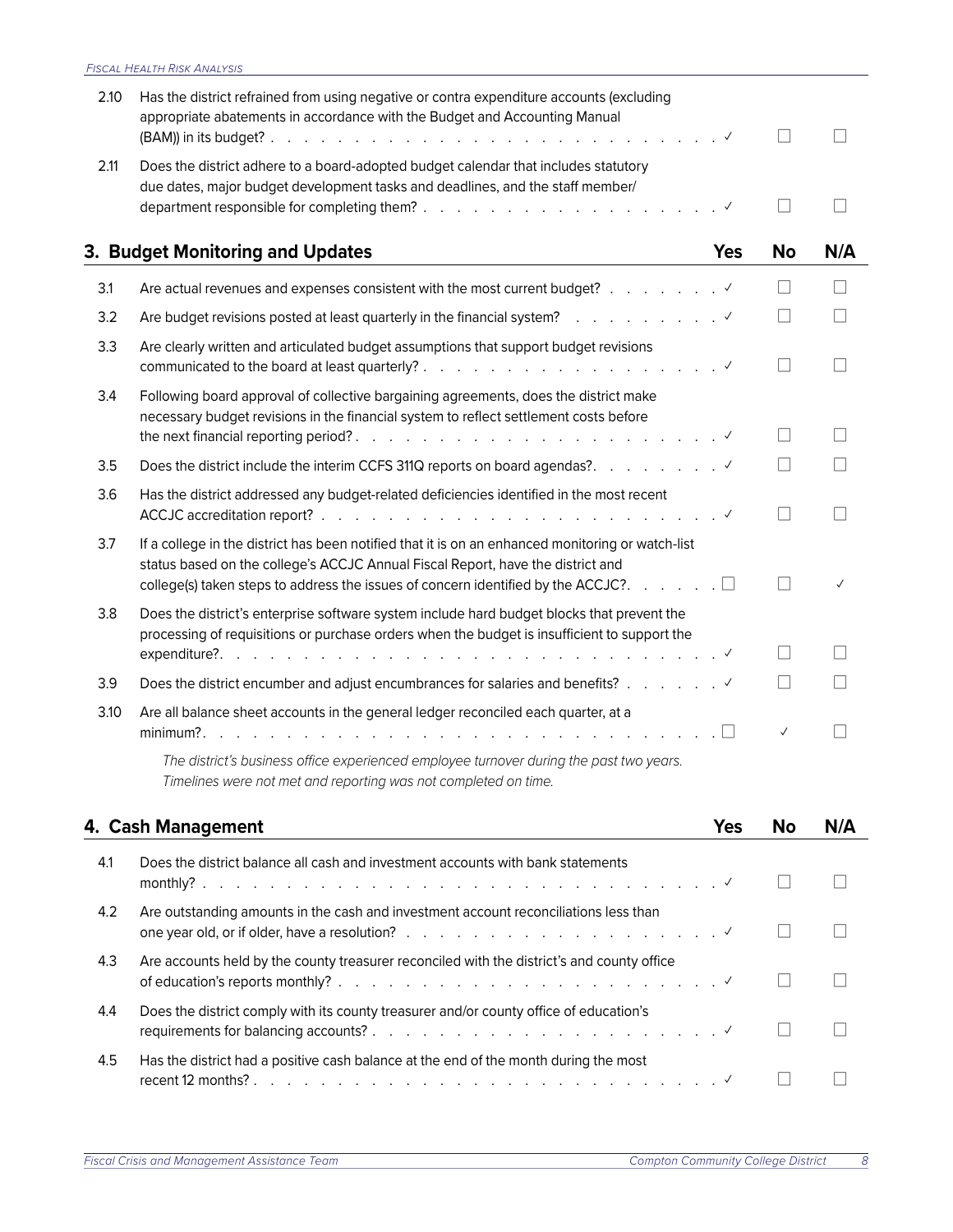<span id="page-9-0"></span>

| 4.6  | Does the district forecast its cash receipts and disbursements at least 18 months<br>out, updating the actuals and reconciling the remaining months to the budget monthly                                                                                                                                                                                                                                                                                                                                                                                                                                                                                                                                                                                   |         |              |     |
|------|-------------------------------------------------------------------------------------------------------------------------------------------------------------------------------------------------------------------------------------------------------------------------------------------------------------------------------------------------------------------------------------------------------------------------------------------------------------------------------------------------------------------------------------------------------------------------------------------------------------------------------------------------------------------------------------------------------------------------------------------------------------|---------|--------------|-----|
|      |                                                                                                                                                                                                                                                                                                                                                                                                                                                                                                                                                                                                                                                                                                                                                             |         |              |     |
| 4.7  | Does the district have a plan to address cash flow needs during the current fiscal year? $\ldots$                                                                                                                                                                                                                                                                                                                                                                                                                                                                                                                                                                                                                                                           |         |              |     |
| 4.8  | Does the district have sufficient cash resources in its other funds to support its<br>current and subsequent two fiscal years' projected obligations in those funds? (all cases of all controller view                                                                                                                                                                                                                                                                                                                                                                                                                                                                                                                                                      |         |              |     |
| 4.9  | If interfund borrowing is occurring, does the district comply with Object Code 7300                                                                                                                                                                                                                                                                                                                                                                                                                                                                                                                                                                                                                                                                         |         |              |     |
| 4.10 | If the district is managing cash in any funds through external borrowing, such as a TRANS,<br>has the district set aside funds for repayment attributable to the same year the funds<br>were borrowed?                                                                                                                                                                                                                                                                                                                                                                                                                                                                                                                                                      |         |              |     |
|      | 5. Collective Bargaining Agreements                                                                                                                                                                                                                                                                                                                                                                                                                                                                                                                                                                                                                                                                                                                         | Yes     | <b>No</b>    | N/A |
| 5.1  | Does the district quantify the effects of collective bargaining agreements and include                                                                                                                                                                                                                                                                                                                                                                                                                                                                                                                                                                                                                                                                      |         |              |     |
| 5.2  | If the district has conducted a pre-settlement analysis and identified related costs or savings,<br>if any (e.g., statutory benefits, and step and column salary increases), for the current and<br>subsequent years, has it identified ongoing revenue sources or expenditure reductions<br>to support the agreement?. $\therefore$ $\therefore$ $\therefore$ $\therefore$ $\therefore$ $\therefore$ $\therefore$ $\therefore$ $\therefore$ $\therefore$ $\therefore$ $\therefore$ $\therefore$ $\therefore$ $\therefore$ $\therefore$ $\therefore$ $\therefore$ $\therefore$ $\therefore$ $\therefore$ $\therefore$ $\therefore$ $\therefore$ $\therefore$ $\therefore$ $\therefore$ $\therefore$ $\therefore$ $\therefore$ $\therefore$ $\therefore$ $\$ | $\perp$ |              |     |
| 5.3  | In the prior three years has the district settled all new employee compensation costs<br>(salary, benefits, load factoring, etc.) in the bargaining agreements at or under the                                                                                                                                                                                                                                                                                                                                                                                                                                                                                                                                                                              |         | $\checkmark$ |     |
|      | On-schedule salary increases were given in 2020 in a year when COLA was zero.                                                                                                                                                                                                                                                                                                                                                                                                                                                                                                                                                                                                                                                                               |         |              |     |
| 5.4  | If settlements have not been reached, has the district identified resources to cover the                                                                                                                                                                                                                                                                                                                                                                                                                                                                                                                                                                                                                                                                    |         |              |     |
| 5.5  | Has the district settled with all its bargaining units for at least the prior two years? $\ldots$ $\ldots$                                                                                                                                                                                                                                                                                                                                                                                                                                                                                                                                                                                                                                                  |         |              |     |
| 5.6  | Has the district settled with all its bargaining units for the current year? $\ldots$ , $\ldots$ , $\ldots$                                                                                                                                                                                                                                                                                                                                                                                                                                                                                                                                                                                                                                                 |         | $\checkmark$ |     |
|      | The district and the bargaining unit for classified staff have not settled for 2020-21.                                                                                                                                                                                                                                                                                                                                                                                                                                                                                                                                                                                                                                                                     |         |              |     |
|      | 6. Intrafund and Interfund Transfers                                                                                                                                                                                                                                                                                                                                                                                                                                                                                                                                                                                                                                                                                                                        | Yes     | No           | N/A |

| 6.1 | Does the district have a board-approved plan to eliminate, reduce or control intrafund<br>transfers from the general fund unrestricted subfund to the general fund restricted                                                                                              |  |
|-----|----------------------------------------------------------------------------------------------------------------------------------------------------------------------------------------------------------------------------------------------------------------------------|--|
| 6.2 | Does the board approve any intrafund transfers (contributions/encroachments) from the                                                                                                                                                                                      |  |
| 6.3 | If the district has deficit spending in funds other than the unrestricted general fund that<br>create instability, has it included in its multivear projection any transfers from the<br>unrestricted general fund to any resulting negative fund balance (e.g., interfund |  |
| 6.4 | If any interfund transfers were required for other funds in either of the prior two fiscal years,<br>and the need is recurring in the current year, did the district budget for them at reasonable                                                                         |  |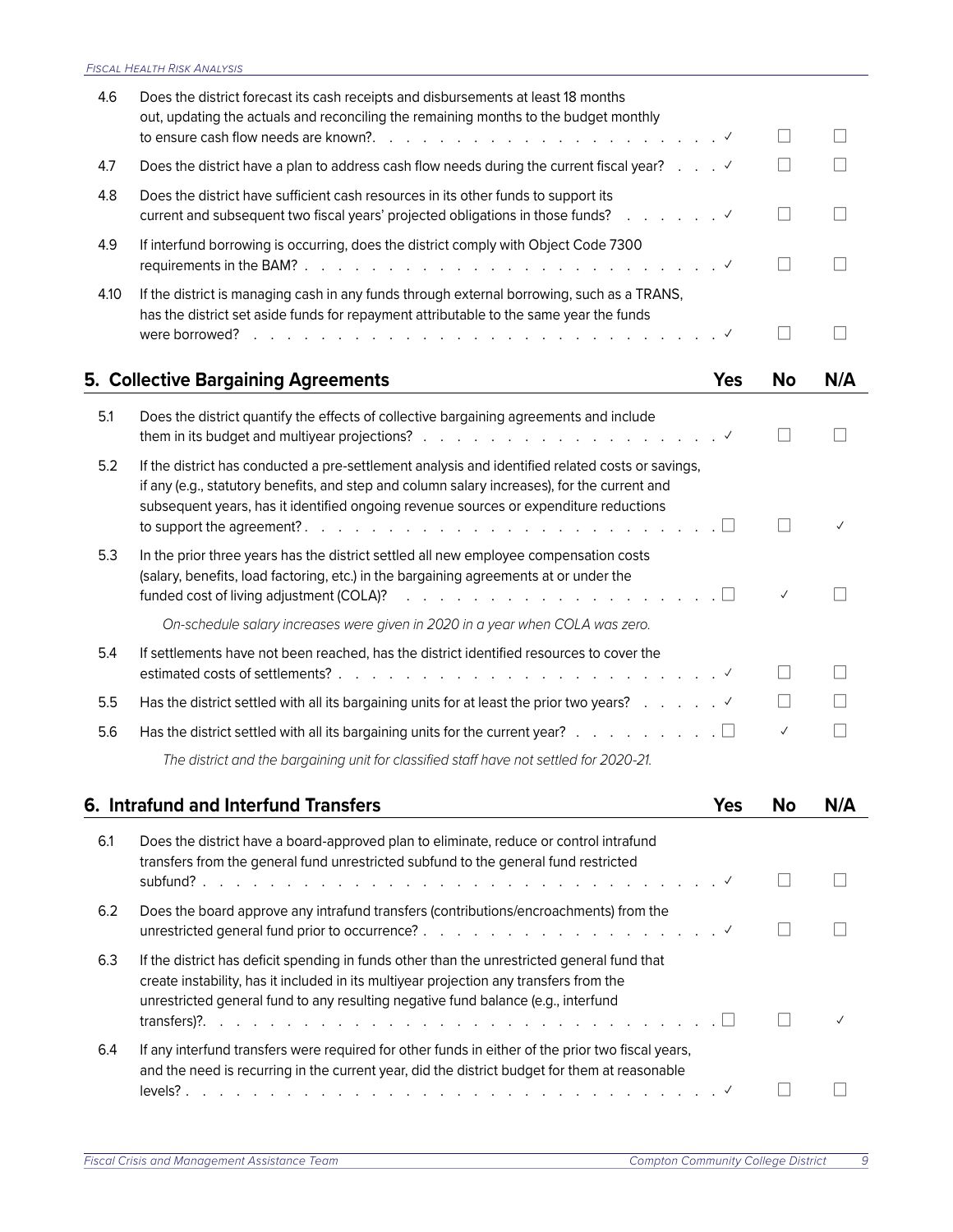<span id="page-10-0"></span>

|     | 7. Deficit Spending                                                                                                                                                                                                                                                                                  | <b>Yes</b> | <b>No</b>         | N/A |
|-----|------------------------------------------------------------------------------------------------------------------------------------------------------------------------------------------------------------------------------------------------------------------------------------------------------|------------|-------------------|-----|
| 7.1 | Is the district avoiding a structural deficit in the current and two subsequent fiscal<br>years? (A structural deficit is when ongoing unrestricted expenditures and contributions                                                                                                                   |            |                   |     |
| 7.2 | If the district has deficit spending in the current or two subsequent fiscal years, has the<br>board approved and implemented a plan to reduce and/or eliminate deficit spending? $\dots$ $\Box$                                                                                                     |            |                   |     |
| 7.3 | Has the district decreased deficit spending over the past two fiscal years? $\ldots$ , $\ldots$                                                                                                                                                                                                      |            |                   |     |
|     | 8. Employee Benefits                                                                                                                                                                                                                                                                                 | <b>Yes</b> | No                | N/A |
| 8.1 | Has the district completed a recent actuarial valuation to determine its unfunded liability<br>under Governmental Accounting Standards Board (GASB) other post-employment<br>benefits (OPEB) requirements? $\ldots$ $\ldots$ $\ldots$ $\ldots$ $\ldots$ $\ldots$ $\ldots$ $\ldots$ $\ldots$ $\ldots$ |            |                   |     |
| 8.2 |                                                                                                                                                                                                                                                                                                      |            |                   |     |
| 8.3 | Does the district have a multiyear plan to fund its projected employer contributions to                                                                                                                                                                                                              |            | $\vert \ \ \vert$ |     |
| 8.4 | Has the district followed a policy or negotiated a collectively bargained agreement to limit<br>faculty banked hours?                                                                                                                                                                                |            |                   |     |
| 8.5 | Within the last three years, has the district conducted a verification and determination of                                                                                                                                                                                                          |            |                   |     |
| 8.6 | Does the district track, reconcile and report employees' compensated leave balances<br>on the balance sheet?                                                                                                                                                                                         |            |                   |     |
|     | 9. Enrollment and Attendance                                                                                                                                                                                                                                                                         | <b>Yes</b> | <b>No</b>         | N/A |
| 9.1 | Has the district's enrollment been increasing or flat for the current and two prior years? $\Box$ $\Box$                                                                                                                                                                                             |            | $\checkmark$      |     |
|     | Enrollment has been decreasing. In 2017-18 the number of full-time equivalent students<br>(FTES) was 5,979; in 2018-19, the number of FTES was 4,494; in 2019-20, the number of<br>FTES was 4,173; and in 2020-21, FTES was 3,574.                                                                   |            |                   |     |
| 9.2 | Does the district monitor and analyze enrollment, weekly student contact hours (WSCH)<br>and full-time equivalent students (FTES) data at least monthly through the second reporting                                                                                                                 |            |                   |     |
|     |                                                                                                                                                                                                                                                                                                      |            |                   |     |
| 9.3 | Does the district track historical WSCH and FTES data to establish future trends?.                                                                                                                                                                                                                   |            |                   |     |
| 9.4 | Do colleges within the district maintain a record of WSCH or FTES that is reconciled<br>monthly at the college and district levels at least through the second reporting period? ✓                                                                                                                   |            |                   |     |
| 9.5 | Do the colleges within the district have and utilize an electronic enrollment management                                                                                                                                                                                                             |            |                   |     |
| 9.6 | Are the district's enrollment projections and assumptions based on historical data,<br>demographic trend analysis, high school enrollments, community participation rates and<br>other industry standards, in addition to any board policies that limit enrollment? $\ldots$ $\ldots$                |            |                   |     |
| 9.7 | Do the institutional research staff and business/fiscal staff agree on enrollment and FTES                                                                                                                                                                                                           |            |                   |     |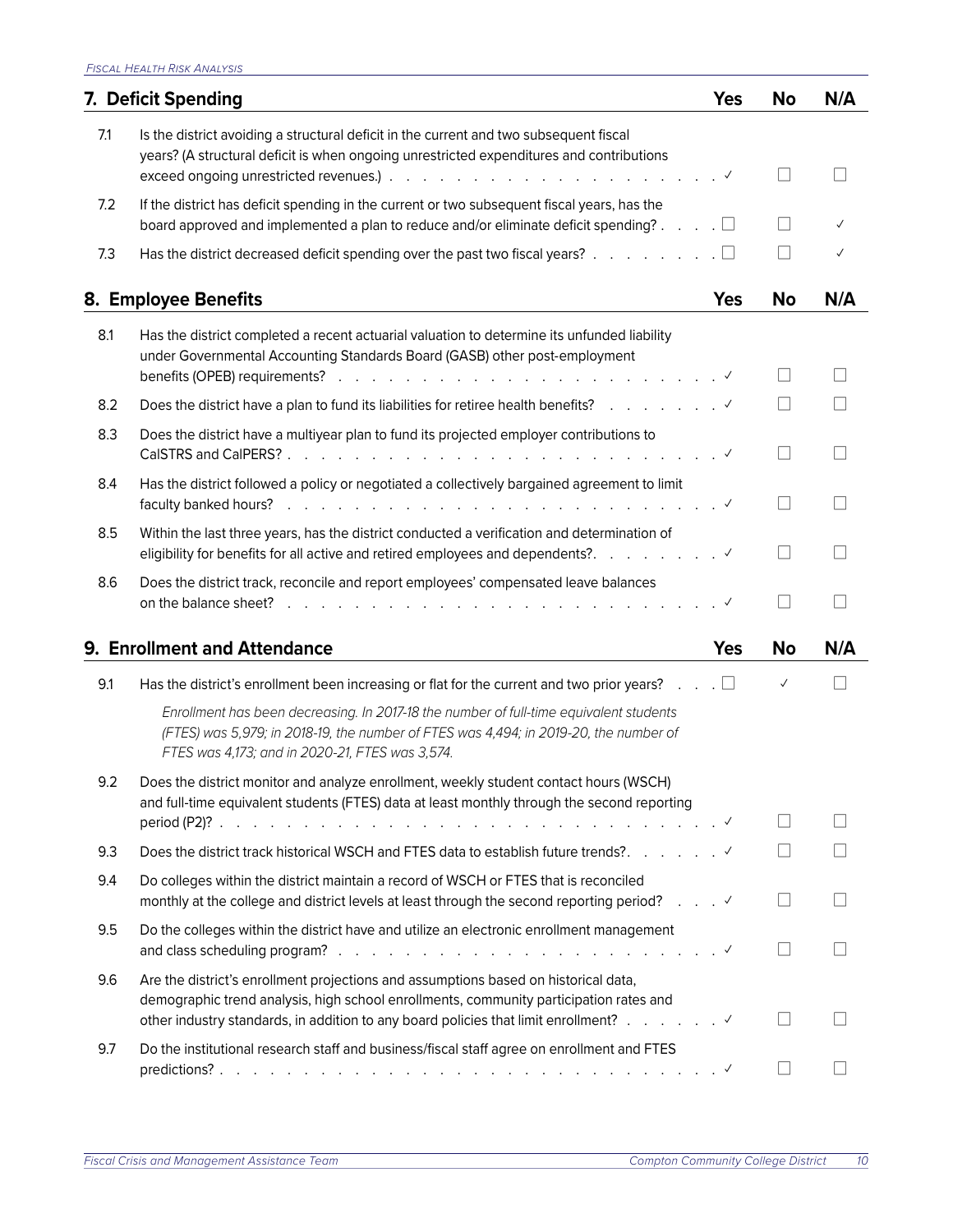<span id="page-11-0"></span>

| 9.8 | Has the district verified that the colleges' comprehensive enrollment plans address the<br>funding elements of the SCFF? $\ldots$ $\ldots$ $\ldots$ $\ldots$ $\ldots$ $\ldots$ $\ldots$ $\ldots$ $\ldots$ $\ldots$<br>$\checkmark$                 |  |
|-----|----------------------------------------------------------------------------------------------------------------------------------------------------------------------------------------------------------------------------------------------------|--|
|     | The plan was updated in 2020 but did not include the SCFF elements. An enrollment<br>snapshot was taken in 2021 but did not include the elements of the SCFF. In addition,<br>the topic of classroom efficiency data was not included in the plan. |  |
| 9.9 | Does the CEO annually approve academic productivity goals that correspond to the                                                                                                                                                                   |  |
|     | The district provided no evidence of academic efficiency or productivity. The enrollment<br>management plan does not include classroom efficiency or productivity goals.                                                                           |  |

*Historical FTES trends were provided as well as FTES goals.*

|       | <b>10. Facilities</b>                                                                                                                                                                                                                                                                                        | <b>Yes</b> | No                | N/A                         |
|-------|--------------------------------------------------------------------------------------------------------------------------------------------------------------------------------------------------------------------------------------------------------------------------------------------------------------|------------|-------------------|-----------------------------|
| 10.1  | Does the district have sufficient and available capital outlay and/or bond funds to cover                                                                                                                                                                                                                    |            | $\vert \ \ \vert$ | $\Box$                      |
| 10.2  |                                                                                                                                                                                                                                                                                                              |            | $\Box$            |                             |
| 10.3  | Does the district use lecture classrooms for at least 48 or 53 hours per 70-hour week<br>as defined by the Board of Governors (BOG) policy on Utilization and Space Standards?                                                                                                                               |            | $\vert \ \ \vert$ |                             |
| 10.4  | Does the district use laboratory classrooms for at least 27.5 hours per 70-hour week                                                                                                                                                                                                                         |            | $\mathsf{L}$      |                             |
| 10.5  | Does the district include facility needs (maintenance, repair and operating requirements)                                                                                                                                                                                                                    |            | $\mathsf{L}$      |                             |
| 10.6  | Has a quantitative Facilities Condition Index assessment been conducted sometime in<br>the last three years through the Foundation for California Community Colleges?                                                                                                                                        |            | $\mathbf{I}$      |                             |
| 10.7  |                                                                                                                                                                                                                                                                                                              |            |                   |                             |
| 10.8  | If the district passed a Proposition 39 general obligation bond, has it met the<br>requirements for audit, reporting, and a citizens' bond oversight committee?                                                                                                                                              |            | $\Box$            | $\Box$                      |
|       | 10.9 If the district has passed a Proposition 39 general obligation bond or a parcel tax and it has<br>received any legal challenges or program audit findings concerning the use of those funds,<br>has it addressed those complaints and/or findings? $\ldots$ , $\ldots$ , $\ldots$ , $\ldots$ , $\ldots$ |            | $\vert \ \ \vert$ | ✓                           |
|       | 10.10 Is the district following a facilities master plan that was developed with the last 5 - 10                                                                                                                                                                                                             |            | $\mathsf{L}$      |                             |
| 10.11 | Has the district improved its capacity to load ratios from prior year on the required                                                                                                                                                                                                                        |            | $\Box$            |                             |
| 10.12 | Is the district following an Americans with Disabilities Act (ADA) transition plan that                                                                                                                                                                                                                      |            | $\checkmark$      | $\mathcal{L}_{\mathcal{A}}$ |
|       | The district was not able to provide an ADA transition plan.                                                                                                                                                                                                                                                 |            |                   |                             |
|       | 11. Fund Balance and Reserve for Economic Uncertainty                                                                                                                                                                                                                                                        | <b>Yes</b> | <b>No</b>         | N/A                         |
|       | In this section, all questions refer to the unrestricted general fund (URGF). See the end of the section for additional<br>definitions.                                                                                                                                                                      |            |                   |                             |
| 11.1  | Does the district have at least a 5% Reserve for Economic Uncertainty in the current                                                                                                                                                                                                                         |            |                   |                             |

year? . . . . . . . . . . . . . . . . . . . . . . . . . . . . . . . .✓ ☐ ☐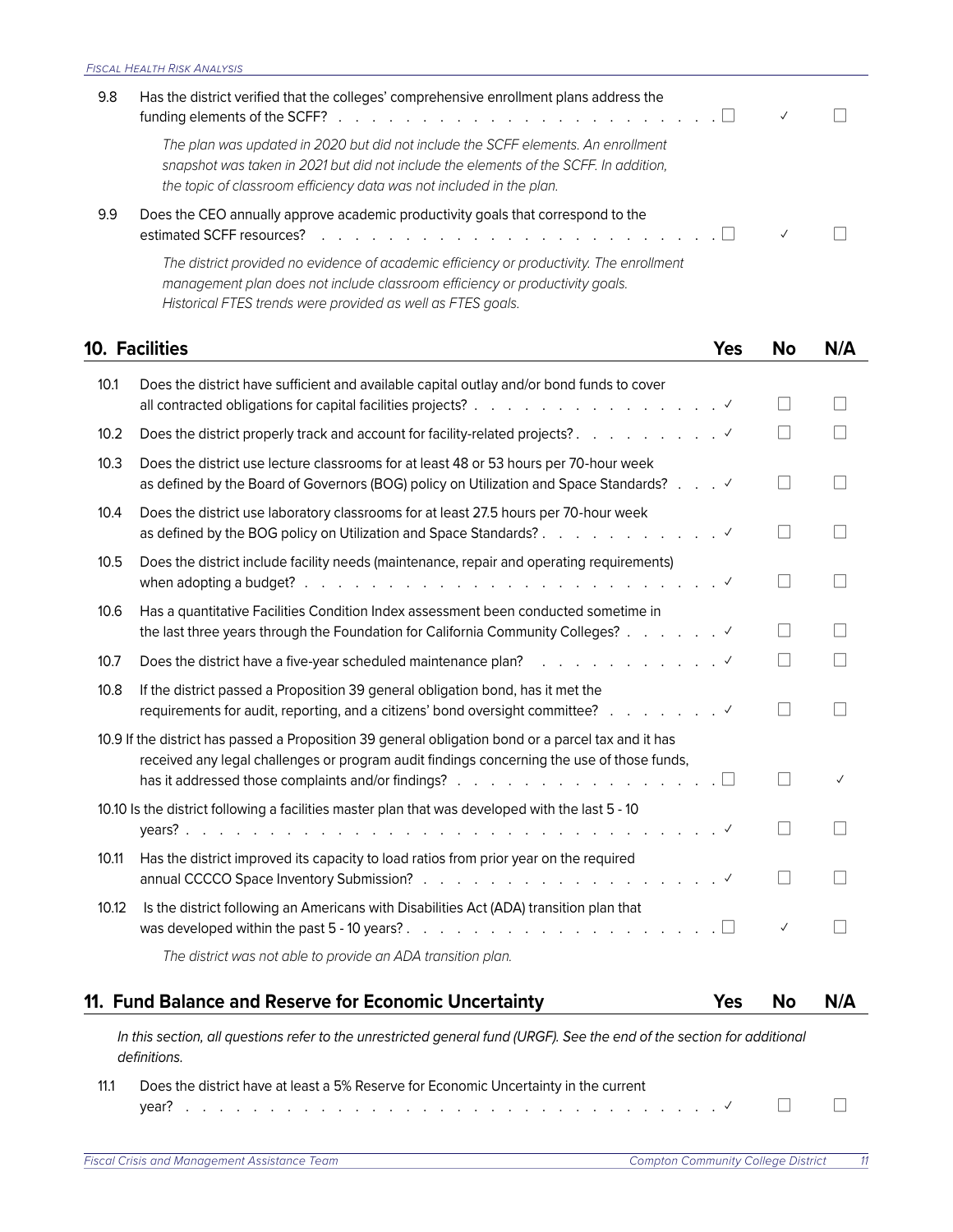<span id="page-12-0"></span>

| 11.2 | Did the district's adopted budgets for the subsequent two years include at least a 5%                                                                                                                                                                                                     |  |
|------|-------------------------------------------------------------------------------------------------------------------------------------------------------------------------------------------------------------------------------------------------------------------------------------------|--|
| 11.3 | Does the district have at least a 5% Reserve for Economic Uncertainty in its budget                                                                                                                                                                                                       |  |
| 11.4 | If the district's budget projections for the subsequent two years do not include at least a<br>5% Reserve for Economic Uncertainty, does the district's multiyear fiscal plan include<br>a board-approved plan to restore at least a 5% Reserve for Economic Uncertainty? $\ldots \ldots$ |  |
| 11.5 | Is the district's projected unrestricted general fund budget stable or increasing in the two<br>subsequent fiscal years? $\ldots$ $\ldots$ $\ldots$ $\ldots$ $\ldots$ $\ldots$ $\ldots$ $\ldots$ $\ldots$ $\ldots$                                                                        |  |
| 11.6 | If the district has unfunded or contingent liabilities or one-time costs, does the unrestricted<br>general fund balance include any dedicated reserves above the recommended minimum                                                                                                      |  |

Definitions:

Unrestricted General Fund (URGF)

URGF ending fund balance, Object 9700: The amount equal to the sum of the beginning balance, total revenue and total incoming transfers less total expenditures and total outgo to Object 7000.

URGF ending fund balance = (Beginning balance + total revenue + total incoming transfers - total expenditures - total outgo to object 7000)

URGF ending fund balance percentage: The amount equal to the unrestricted ending fund balance divided by total expenditures.

URGF ending fund balance percentage = URGF ending fund balance / total expenditures

Reserve for economic uncertainty (REU), Object 9750: The amount designated in Object 9750 within the unrestricted general fund balance, Object 9700.

Reserve for economic uncertainty percentage (REU%): The amount equal to the reserve for economic uncertainty divided by total expenditures.

REU% = REU / Total expenditures

|      | 12. General Fund – Current Year                                                                                                                                                 | Yes | No           | N/A |
|------|---------------------------------------------------------------------------------------------------------------------------------------------------------------------------------|-----|--------------|-----|
| 12.1 | Does the district ensure that one-time revenues do not pay for ongoing expenditures? $\ldots$                                                                                   |     |              |     |
| 12.2 | Is the percentage of the district's general fund unrestricted budget that is allocated<br>to salaries and benefits and instructional service agreement expenses at or below 85% |     |              |     |
| 12.3 | Is the district in compliance with the Fifty Percent Law (Education Code Section 84362)? $\ldots$                                                                               |     |              |     |
| 12.4 | Is the district at or above its Full-Time Faculty Obligation Number (FON)? If the district is over                                                                              |     | $\checkmark$ |     |
|      | The district's FON was 30 in fall 2020. The district employed 101 full-time faculty during<br>the same period.                                                                  |     |              |     |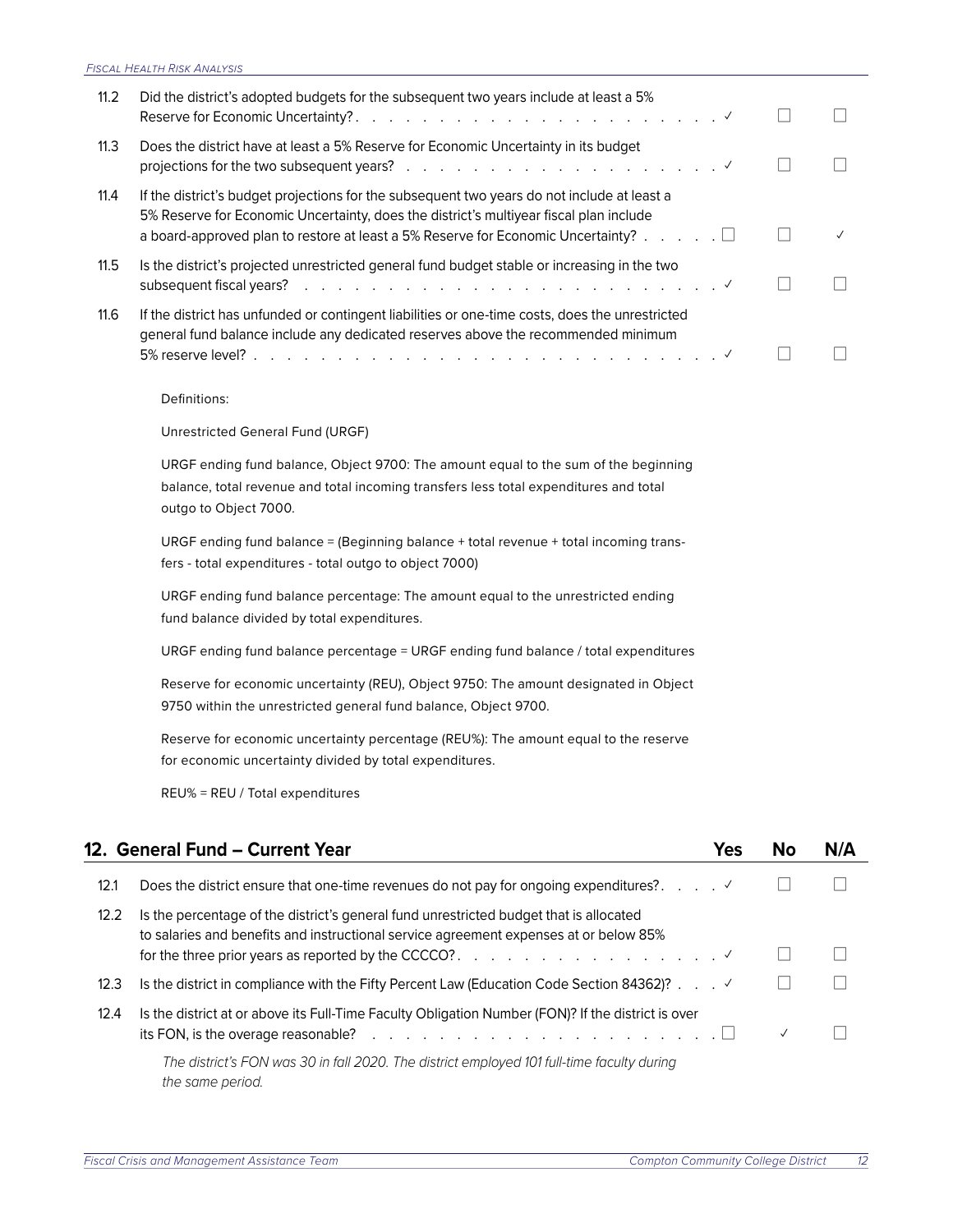<span id="page-13-0"></span>

| 12.5 | Does the district either ensure that restricted dollars are sufficient to pay for staff<br>assigned to restricted programs or have a plan to fund these positions with<br>unrestricted funds? $\cdots$ $\cdots$ $\cdots$ $\cdots$ $\cdots$ $\cdots$ $\cdots$ $\cdots$ $\cdots$ $\cdots$ $\cdots$ $\cdots$ $\cdots$ |            |                   |        |
|------|--------------------------------------------------------------------------------------------------------------------------------------------------------------------------------------------------------------------------------------------------------------------------------------------------------------------|------------|-------------------|--------|
| 12.6 | Is the district using its restricted dollars fully by expending allocations for restricted                                                                                                                                                                                                                         |            | $\vert \ \ \vert$ |        |
| 12.7 | Does the district consistently account for all program costs, including maximum allowable                                                                                                                                                                                                                          |            | $\mathbf{L}$      |        |
|      | 13. Information Systems and Data Management                                                                                                                                                                                                                                                                        | <b>Yes</b> | No                | N/A    |
| 13.1 | Does the district use a human resources system and position control system that is                                                                                                                                                                                                                                 |            | $\vert \ \ \vert$ | $\Box$ |
| 13.2 |                                                                                                                                                                                                                                                                                                                    |            |                   |        |
| 13.3 |                                                                                                                                                                                                                                                                                                                    |            | $\mathsf{L}$      | $\Box$ |
| 13.4 | If the district is using a separate financial system from its county office of education<br>and is not fiscally independent, is there an automated interface with the financial                                                                                                                                    |            |                   |        |
| 13.5 | Does the district conduct regularly scheduled evaluations of the security measures that<br>protect student and employee personal information? $\ldots$ $\square$                                                                                                                                                   |            | $\checkmark$      |        |
|      | According to the district's chief business official (CBO), the district does not conduct<br>regular security evaluations.                                                                                                                                                                                          |            |                   |        |
|      | Does the district use reports from its integrated systems to validate the supplemental                                                                                                                                                                                                                             |            |                   |        |
| 13.6 |                                                                                                                                                                                                                                                                                                                    |            |                   |        |
|      | 14. Internal Controls and Fraud Prevention                                                                                                                                                                                                                                                                         | <b>Yes</b> | <b>No</b>         | N/A    |
| 14.1 | Does the district have controls that limit access to and include multiple levels of authorizations                                                                                                                                                                                                                 |            |                   |        |
| 14.2 | Are the district's financial system's access and authorization controls reviewed and<br>updated upon employment actions (e.g., resignations, terminations, promotions or                                                                                                                                           |            |                   |        |
| 14.3 | Does the district ensure that duties in the following areas are segregated, and that they<br>are supervised and monitored?                                                                                                                                                                                         |            |                   |        |
|      |                                                                                                                                                                                                                                                                                                                    |            | $\mathsf{L}$      | $\Box$ |
|      |                                                                                                                                                                                                                                                                                                                    |            |                   |        |
|      |                                                                                                                                                                                                                                                                                                                    |            |                   |        |
|      |                                                                                                                                                                                                                                                                                                                    |            |                   |        |
|      |                                                                                                                                                                                                                                                                                                                    |            |                   |        |
|      |                                                                                                                                                                                                                                                                                                                    |            |                   |        |
|      |                                                                                                                                                                                                                                                                                                                    |            |                   |        |
|      | h. Associated student body references response to the contract of the contract of the contract of $\mathbb{R}^d$                                                                                                                                                                                                   |            |                   |        |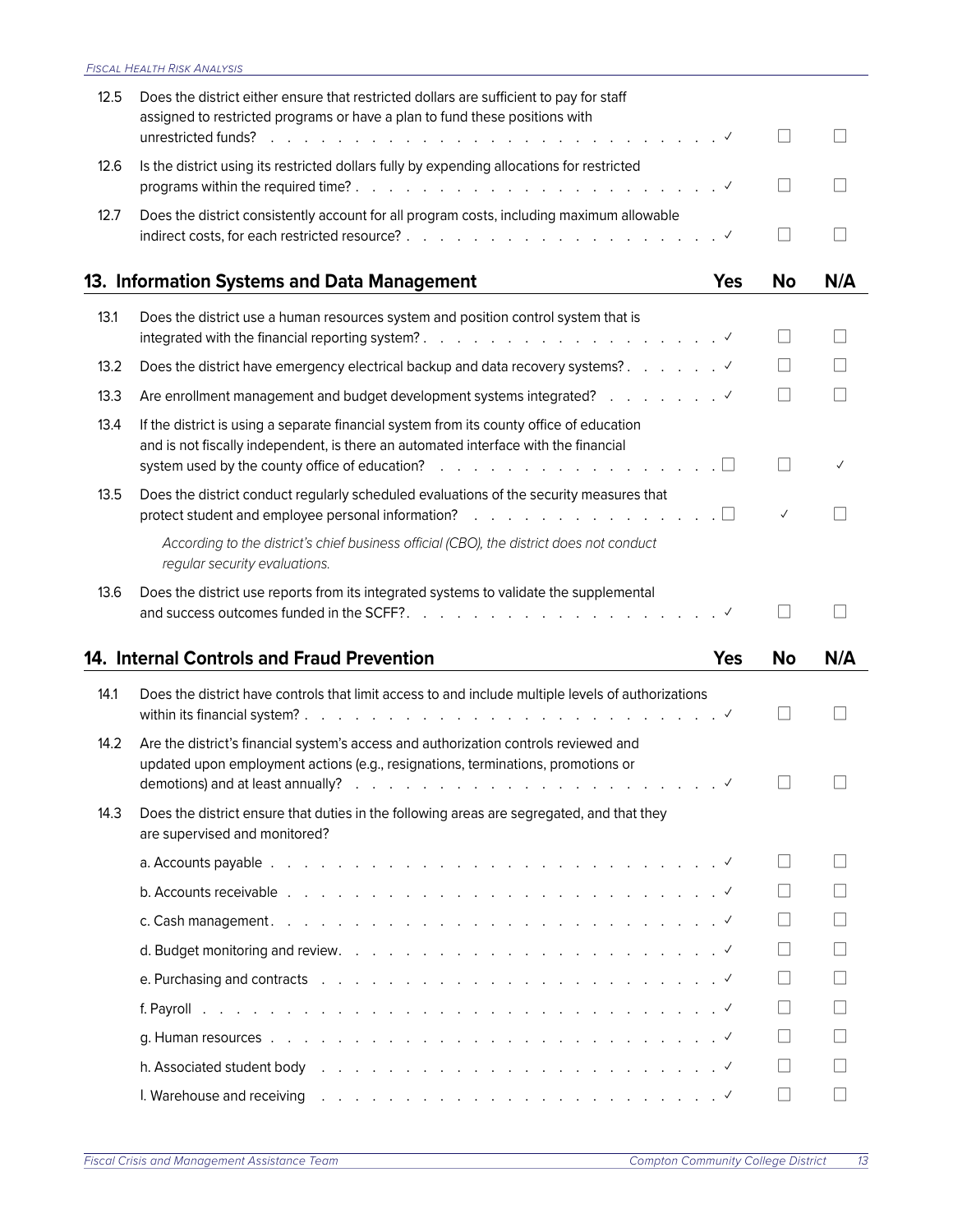<span id="page-14-0"></span>

| 14.4  | Are beginning balances for the new fiscal year posted and reconciled with the                                                                                                                          |            |                   |     |
|-------|--------------------------------------------------------------------------------------------------------------------------------------------------------------------------------------------------------|------------|-------------------|-----|
| 14.5  | Does the district review and clear prior year accruals by October 31? $\Box$                                                                                                                           |            | $\checkmark$      |     |
|       | The district's business office experienced employee turnover during the past two years.<br>Timelines were not met and reporting was not completed on time.                                             |            |                   |     |
| 14.6  | Does the district reconcile all suspense accounts, including salaries and benefits, at<br>least each quarter and at the close of the fiscal year? $\ldots$ , $\ldots$ , $\ldots$ , $\ldots$ , $\ldots$ |            | $\checkmark$      |     |
|       | The district's business office experienced employee turnover during the past two years.<br>As a result, timelines were not met and reporting was not completed on time during the<br>last fiscal year. |            |                   |     |
| 14.7  | Has the district reconciled and closed the general ledger (books) within the time<br>prescribed by the county office of education? $\ldots$ , $\ldots$ , $\ldots$ , $\ldots$ , $\ldots$ , $\ldots$     |            |                   |     |
|       | The district's business office experienced employee turnover during the past two years.<br>Timelines were not met and reporting was not completed on time.                                             |            |                   |     |
| 14.8  |                                                                                                                                                                                                        |            |                   |     |
| 14.9  | Does the district maintain an independent fraud reporting hotline or other                                                                                                                             |            |                   |     |
| 14.10 | Does the district have a process for collecting and following up on reports of                                                                                                                         |            | $\mathsf{L}$      |     |
| 14.11 | Does the district have an internal audit department or dedicated staff?                                                                                                                                |            |                   |     |
|       |                                                                                                                                                                                                        |            |                   |     |
|       |                                                                                                                                                                                                        |            |                   |     |
|       | 15. Leadership and Stability                                                                                                                                                                           | <b>Yes</b> | No                | N/A |
| 15.1  | Does the district have a chief business official who has been with the district<br>more than two years?. $\ldots$ . $\ldots$ . $\ldots$ . $\ldots$ . $\ldots$ . $\ldots$ . $\ldots$ . $\ldots$         |            | $\checkmark$      |     |
|       | The current CBO began in January 2021.                                                                                                                                                                 |            |                   |     |
| 15.2  | Does the district have a chief executive officer (CEO) who has been with the district more                                                                                                             |            |                   |     |
| 15.3  | Does the CEO meet with all members of the administrative cabinet weekly?                                                                                                                               |            |                   |     |
| 15.4  | Is training on financial management and budget provided to district, college                                                                                                                           |            |                   |     |
| 15.5  | Does the governing board review and revise policies and administrative regulations                                                                                                                     |            | $\Box$            |     |
| 15.6  | Are newly adopted or revised board policies and administrative regulations formally                                                                                                                    |            |                   |     |
| 15.7  | Is training on the budget and governance provided to board members at least                                                                                                                            |            |                   |     |
| 15.8  | Is the CEO's evaluation performed annually and according to the terms of the contract? $\ldots$                                                                                                        |            | $\vert \ \ \vert$ |     |
|       | <b>16. Multiyear Projections</b>                                                                                                                                                                       | <b>Yes</b> | No                | N/A |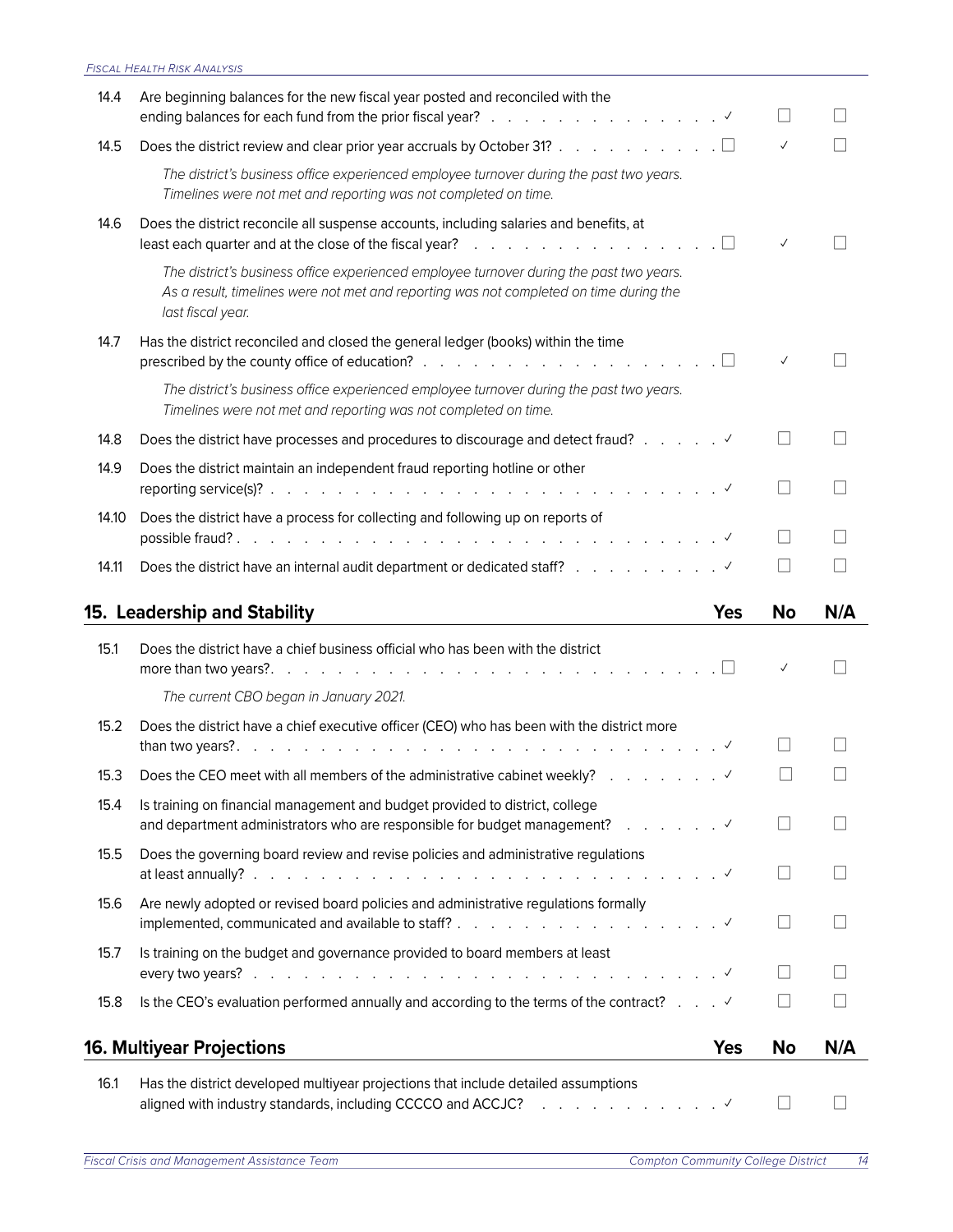<span id="page-15-0"></span>

| 16.2 | Did the district use the SCFF with multiyear considerations to help calculate its<br>multiyear projections?                                                                                                     |            |                          |     |
|------|-----------------------------------------------------------------------------------------------------------------------------------------------------------------------------------------------------------------|------------|--------------------------|-----|
| 16.3 | Does the district use its most current multiyear projection when making                                                                                                                                         |            |                          |     |
|      | 17. Non-Voter-Approved Debt and Risk Management                                                                                                                                                                 | <b>Yes</b> | <b>No</b>                | N/A |
| 17.1 | Are the sources of repayment for non-voter-approved debt (such as<br>certificates of participation (COPs), bridge financing, and bond anticipation notes (BANS))                                                |            |                          |     |
| 17.2 | If the district has issued non-voter-approved debt, has its credit rating remained                                                                                                                              |            | $\overline{\phantom{a}}$ |     |
| 17.3 | If the district is self-insured, does the district have a recent (every two years) actuarial                                                                                                                    |            |                          |     |
| 17.4 | If the district has non-voter-approved debt (such as COPs, bridge financing,<br>BANS, TRANS and others), is the total of annual debt service payments no greater                                                |            | $\vert \ \ \vert$        |     |
|      |                                                                                                                                                                                                                 |            |                          |     |
|      | <b>18. Position Control</b>                                                                                                                                                                                     | <b>Yes</b> | <b>No</b>                | N/A |
| 18.1 |                                                                                                                                                                                                                 |            |                          |     |
| 18.2 | Does the district analyze and adjust staffing based on enrollment?. $\ldots$ $\square$                                                                                                                          |            | $\checkmark$             |     |
|      | During the past five years the district's enrollment has decreased but its staffing costs<br>paid from the unrestricted general fund has not decreased at the same rate.                                        |            |                          |     |
| 18.3 | Does the district reconcile budget, payroll and position control regularly, meaning at                                                                                                                          |            |                          |     |
| 18.4 | Does the district identify a budget source for each new position before the position                                                                                                                            |            | $\overline{\phantom{a}}$ |     |
| 18.5 | Does the governing board approve all new positions and extra assignments before                                                                                                                                 |            |                          |     |
| 18.6 | Is the approval of hiring staff using categorical or other restricted dollars subject<br>to adequate program funding? $\ldots$ $\ldots$ $\ldots$ $\ldots$ $\ldots$ $\ldots$ $\ldots$ $\ldots$ $\ldots$ $\ldots$ |            |                          |     |
| 18.7 | Do managers and staff responsible for the district's human resources, payroll and budget                                                                                                                        |            | $\mathsf{L}$             |     |

#### **Total Risk Score, All Areas 10.7%**

## **Key to Risk Score**

*High Risk: 40% or more Moderate Risk: 25-39% Low Risk: 24% and lower*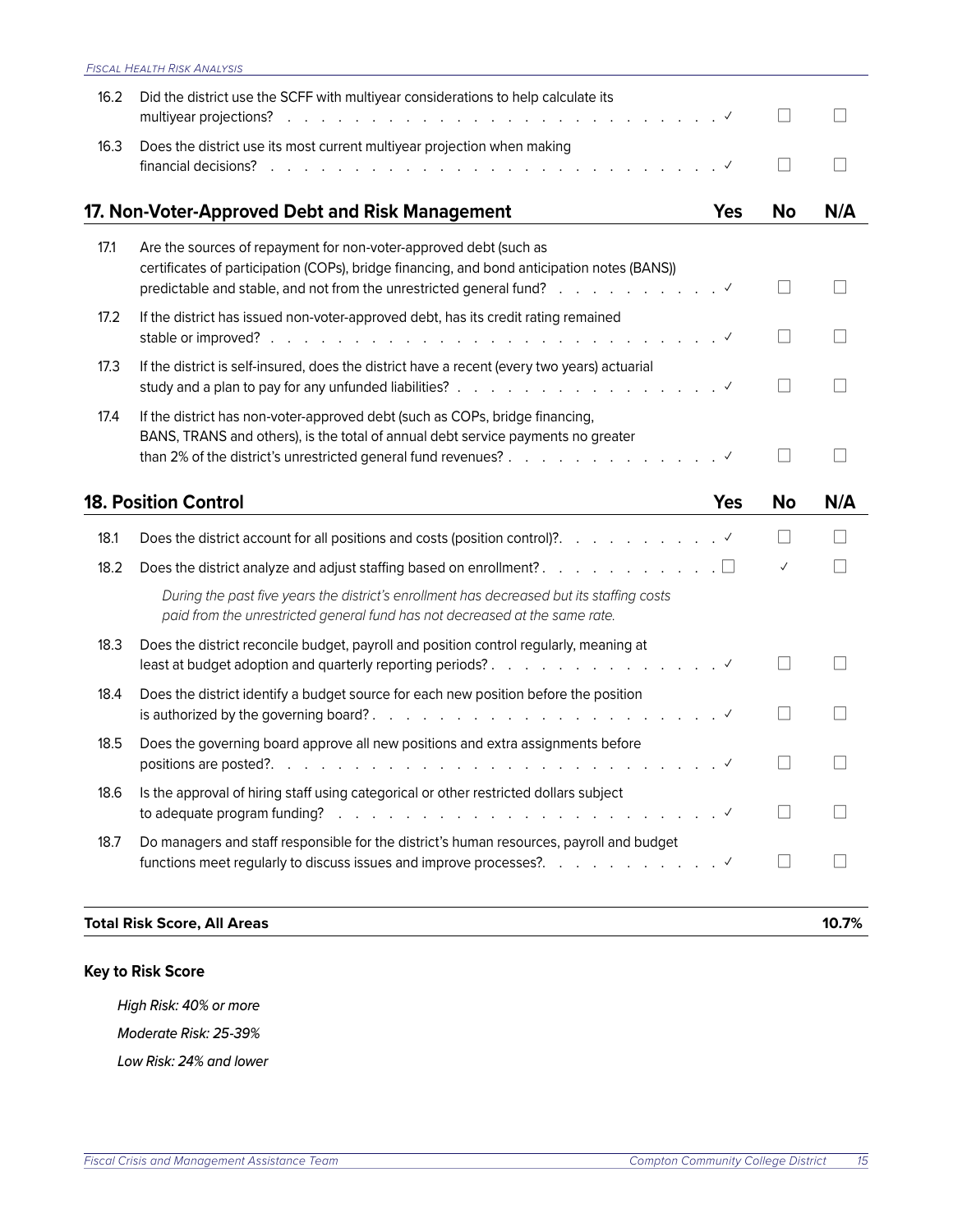# <span id="page-16-0"></span>Summary

This report includes the findings from the Fiscal Health Risk Analysis (FHRA), an observation of governance-related improvements, and the recommendation to prepare for the sunsetting of hold harmless. In addition to the hold harmless provisions, as part of the adoption of the Student-Centered Funding Formula (SCFF), the Compton Community College District (CCCD) received additional protections based on its 2017-18 levels of FTES production (5,979). This provision does not include protection for supplemental or success metrics. The other special protection the district received is the option to receive funding based on applying 2017-18 SB 361 rates plus cost of living increases to current year FTES. This analysis uses the higher of each protection, which is the SCFF hold harmless provision of 2017-18 total computational revenue (TCR) plus cost of living increases.

The FCMAT team identified some challenges the district has faced recently because of turnover in key positions in administrative services, primarily the CBO. The turnover in the past two years has contributed to many of the "no" answers in this FHRA. The late or delayed completion and submission of reports, closing of financial books, and completion of the annual audit are the main contributors. The district has seen increased stability in recent months and has improved in these areas. The remaining "no" answers in this FHRA focus on the district's enrollment trends, enrollment management strategies, information technology (IT) security, and lack of a districtwide ADA transition plan. The district's FHRA score is 10.7%, which indicates the district has a low probability of fiscal insolvency in the near future.

# District Size and Scope

The entire institution will be well served to better understand what it means to operate as a small California community college. Enrollment production levels have dropped significantly during the past decade, contributing to the need for increased funding and special appropriations. The institution will need to better understand that once apportionment levels align with FTES and revenue production (and hold harmless ends), every aspect of operations, human resources, academic affairs, administrative and student services will need to operate extremely efficiently and with fewer financial resources. Until FTES increases occur, any comparison of compensation levels, operational structure, release time, and employee and student services should be made using the California community college system's 10 smallest California community college districts. Do not compare district operations with the system's smallest individual colleges. Small colleges have resources and staffing at district offices that provide high levels of operational, reporting and planning requirements. Aligning services provided with revenues based on FTES production is the basis of any California community college operational model.

Below are the concerns identified as a result of FCMAT's fiscal analysis.

## Enrollment Management

The district has recently (2020) updated its enrollment management plan. The plan includes much of the pertinent data needed to inform the development of the course schedule and improve on institutional goals such as student success. The plan does not establish classroom efficiency goals or standards that would help with budget development. The standard measure for classroom efficiency is either weekly student contact hours (WSCH) per full-time equivalent faculty (WSCH/FTEF), or full-time equivalent students (FTES) produced per fulltime equivalent faculty (FTES/FTEF), as described in the Chief Instructional Officer (CIO) manual. This calculation is the basis for determining the cost to deliver a proposed course schedule.

The district's fiscal management plan needs to have earned revenues aligned with actual expenses. A five-year plan needs be developed to achieve this goal, with enrollment strategies improved in the following areas: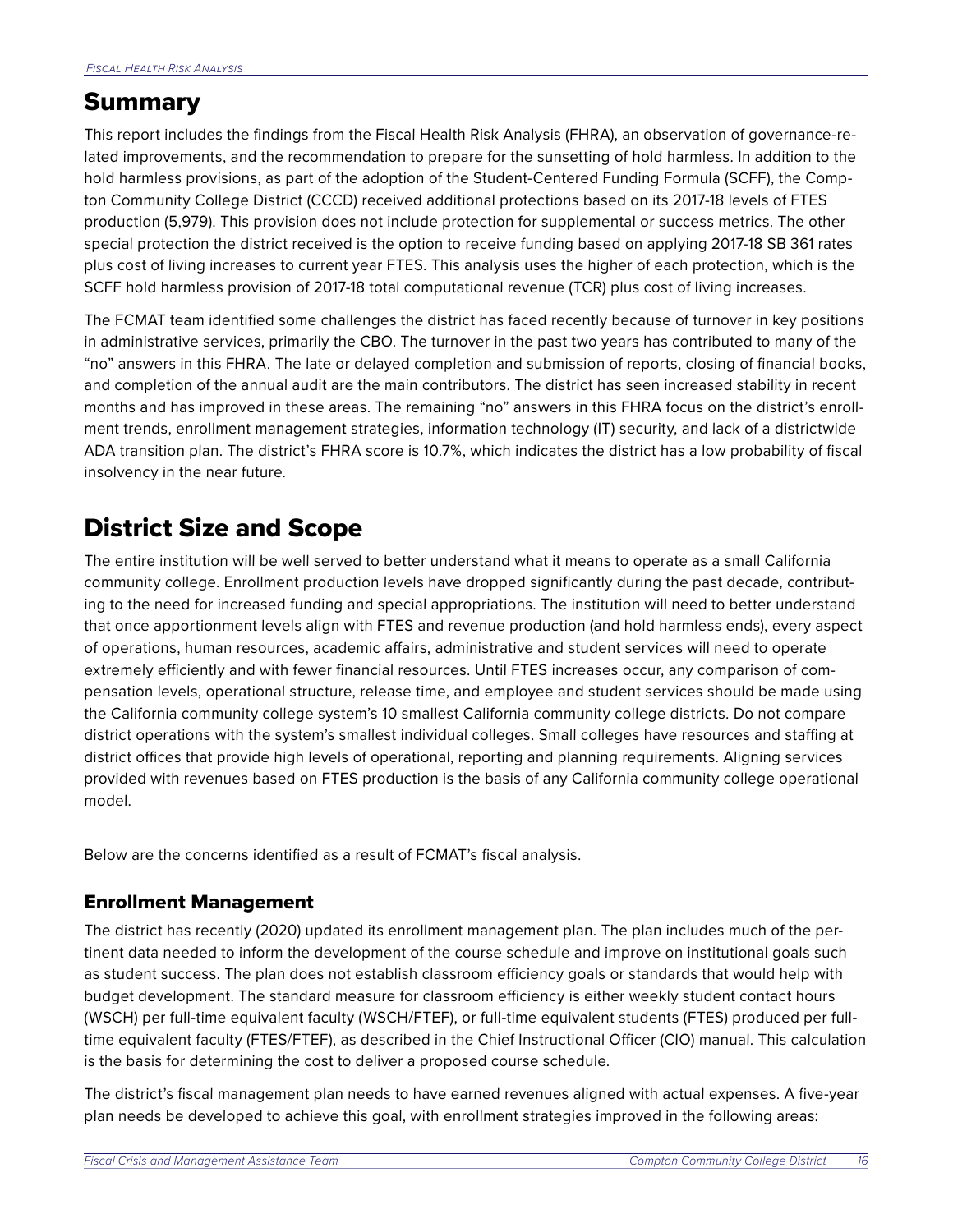- **•** Improve the current districtwide classroom efficiency standard. According to the California Community Colleges Chancellor's Office (CCCCO) Fall 2020 FON report, the district's total FTEF for full- and part-time faculty was 199.9. According to the district's own data, 22 of the FTEF are counselors and librarians (11 of which are funded from unrestricted general fund and 11 from the restricted general fund). The data suggest the district used 178 FTEF to deliver the class schedule, producing 4,173 FTES. This means the district has approximately 23 FTES per FTEF (FTES/FTEF). The CCCCO standard identified in the CIO manual is 35 FTES per FTEF.
- **•** Improve the balance of full-time (contract) and part-time teaching faculty districtwide. California community colleges funding has never funded colleges at a level that would support the district's current level of contract faculty.

## Teaching Faculty Balance

The district has more than 70 full-time contract faculty in excess of the state's required FON according to the published report from the CCCCO. Although there is no penalty for being above their required FON, the additional cost to deliver courses using a contract teacher compared to using adjunct instructors was approximately \$82,000 per full-time teaching load in fiscal year 2020-21.

## Enrollment Trends

The district has experienced enrollment declines during the past several years. The enrollment decline prior to the pandemic (2016-17 through 2019-20) was 18%. Enrollment declined an additional 14% during the pandemic (2019-20 and 2020-21).

The district will need to consider increasing enrollment to prior FTES levels. For every 200 FTES the district produces annually, the potential shortfall when hold harmless provisions end is reduced by approximately \$1,000,000.

As mentioned, the current estimated shortfall is based on prepandemic enrollment levels, currently projected COLAs, and unchanged expenses.

Note: As hold harmless funds are saved, these one-time funds should be budgeted following best practices for the use of one-time funds. It is common and best practice, and will be essential for the district, to ensure that one-time funds are used only for one-time expenses.

The approach outlined above requires the district to focus on enrollment, scheduling (classroom efficiency), and improving the balance of full- and part-time faculty used to deliver the schedule of courses. Taking these steps and reducing nonclassroom expenses at the same rate year after year will ensure the district is fiscally stable and can meet the 50% law long after hold harmless protections end.

| <b>FTES/Year</b>  | 2016-17 | 2017-18 | 2018-19 | 2019-20 | 2020-21 | % Change |
|-------------------|---------|---------|---------|---------|---------|----------|
| Credit            | 5,089   | 5.961   | 4.477   | 4.160   | 3,572   | $-30%$   |
| Non-credit        | 21      | 18      |         | 13      | $\sim$  | $-90%$   |
| <b>CDCP</b>       |         |         |         |         |         |          |
| <b>Total FTES</b> | 5,110   | 5,979   | 4.494   | 4,173   | 3,574   | $-30%$   |

#### *FTES History from the 320 Attendance Reports*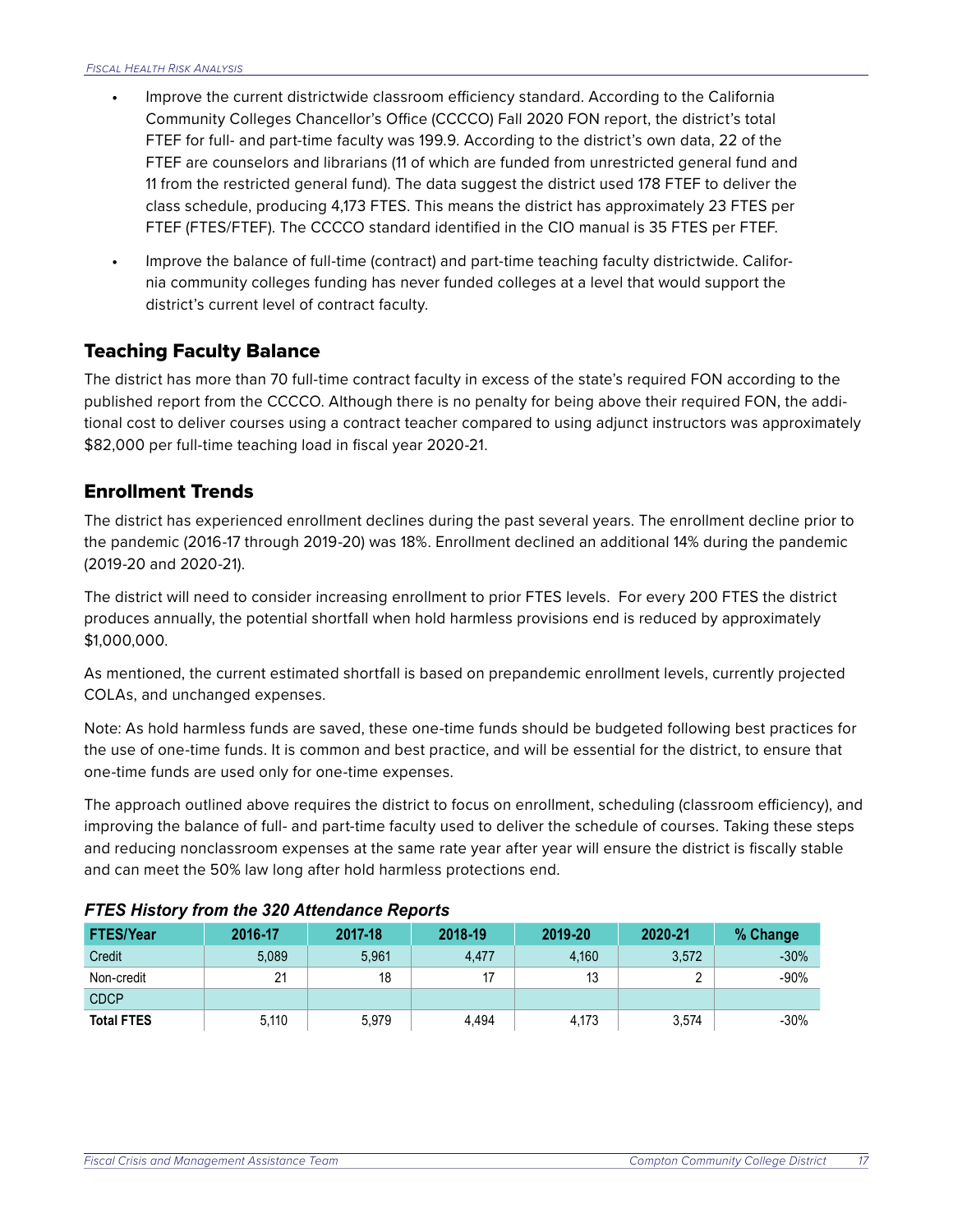### All Staffing

The district's staffing totals (charged to the unrestricted general fund) have increased by 3% from 2014-15 through 2019-20.

| <b>Staff and Fiscal</b><br>Year | 2015-16 | 2016-17 | 2017-18 | 2018-19 | 2019-20 | 2020-21 | % Change |
|---------------------------------|---------|---------|---------|---------|---------|---------|----------|
| Faculty                         | 83      | 83      | 84      | 85      | 81      | 81      | $-2\%$   |
| Admin.                          | 20      | 18      | 22      | 19      | 24      | 24      | 20%      |
| Counselor, Librarian            | 11      | 13      | 12      | 10      | 11      | 11      | $0\%$    |
| Classified                      | 100     | 102     | 100     | 102     | 105     | 105     | 5%       |
| <b>Total Staff</b>              | 214     | 216     | 218     | 216     | 221     | 221     | 3%       |

#### *Staffing Numbers – Unrestricted General Fund*

### Benefits Expenses

Expenses related to employee benefits have increased dramatically over the same six-year period. These expenses will continue to rise because of increases in employer contributions for the State Teachers' Retirement System (STRS) and Public Employees' Retirement System (PERS).

Note: In 2020-21 the district incorrectly posted an other post-employment benefits (OPEB) contribution to health and welfare expenses, inflating the increase in medical expenses.

| <b>Benefits and Fiscal</b><br>Year  | 2015-16   | 2016-17   | 2017-18   | 2018-19   | 2019-20    | 2020-21    | % Change |
|-------------------------------------|-----------|-----------|-----------|-----------|------------|------------|----------|
| State Teachers' Retire-<br>ment     | 1,058,505 | 2,495,493 | 3,084,944 | 2,810,277 | 3,551,493  | 4,399,987  | 316%     |
| Public Employees' Retire-<br>ment   | 666.062   | 927,793   | 1,148,684 | 1,048,892 | 1,485,725  | 1,738,626  | 161%     |
| Social Security - OASD/<br>Medicare | 652,082   | 735,432   | 724.191   | 734,152   | 789,029    | 80.006     | $-88%$   |
| Health and Welfare -<br>Medical     | 2,487,867 | 3,258,518 | 3,224,718 | 2,671,801 | 3,302,460  | 6,407,457  | 158%     |
| Unemployment Insurance              | 20,232    | 24,390    | 23,029    | 19,158    | 10,070     | 10,138     | $-50%$   |
| Workers' Compensation<br>Insurance  | 723,274   | 765,148   | 773,742   | 767,282   | 785,488    | 797,202    | 10%      |
| Cash in Lieu of Insurance           | 260,437   | 252,100   | 226,637   | 225,462   | 220,187    | 238,220    | $-9%$    |
| <b>Other Benefits</b>               | 109,842   | 109,842   |           |           |            |            | $-100%$  |
| <b>Retiree Benefits</b>             | 26,474    | 43,152    | 48,080    | 50,834    | 50,427     | 58,033     | 119%     |
| <b>Total Benefits</b>               | 6,004,775 | 8,611,868 | 9,254,025 | 8,327,858 | 10,194,879 | 13,719,669 | 129%     |

#### *Expenses – Unrestricted General Fund*

## The 50% Law

The data suggest the district is maintaining higher than normal teaching faculty levels. The 50% law may be contributing to this approach. The more realistic approach is to reduce nonclassroom expenses as teaching faculty attrition occurs. The 50% law requires a district spend at least 50% of the current expense of education (CEE) directly on classroom expenses. For every dollar saved in the numerator (classroom expenses) of the CEE, noninstructional expenses must be reduced accordingly.

To meet the 50% law, the district should reduce the cost to deliver instruction as it improves classroom efficiency and the full-time to part-time teaching balance.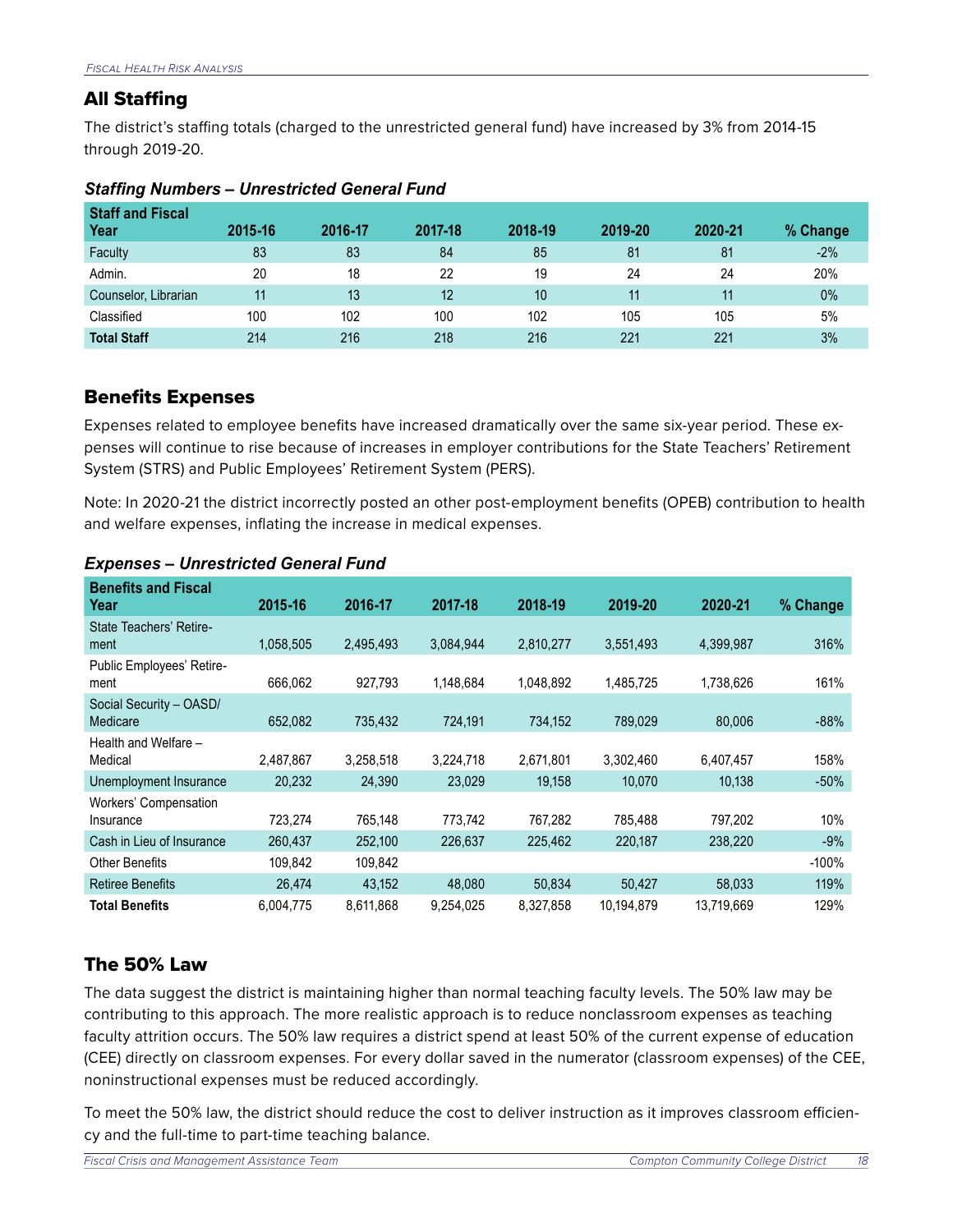To achieve this goal, the district will need to reduce noninstructional expenses that affect the denominator of the CEE. The focus needs to be on unrestricted general fund nonexempt expenses such as the following:

- **•** Operational expenses (e.g., rents, leases, utilities, travel, and other such items)
- **•** Noninstructional staff, faculty, and administration
- **•** Non-classroom-based compensation
- **•** Employer contributions for health and welfare (healthcare, STRS, PERS, etc.)

#### *Retirement Contributions*

Future year employer contributions to STRS and PERS will continue to increase systemwide.

| Prior Years and Projection: CalPERS and CalSTRS Employer Rates |                |                |  |  |  |
|----------------------------------------------------------------|----------------|----------------|--|--|--|
| <b>Fiscal Year</b>                                             | <b>CalPERS</b> | <b>CalSTRS</b> |  |  |  |
| 2014-2015                                                      | 11.77%         | 8.88%          |  |  |  |
| 2015-2016                                                      | 11.84%         | 10.73%         |  |  |  |
| 2016-2017                                                      | 13.88%         | 12.58%         |  |  |  |
| 2017-2018                                                      | 15.53%         | 14.43%         |  |  |  |
| 2018-2019                                                      | 19.72%         | 16.28%         |  |  |  |
| 2019-2020                                                      | 19.72%         | 17.10%         |  |  |  |
| 2020-2021                                                      | 20.70%         | 16.15%         |  |  |  |
| 2021-2022                                                      | 22.91%         | 16.92%         |  |  |  |
| 2022-2023                                                      | 26.10%         | 18.00%         |  |  |  |
| 2023-2024                                                      | 27.10%         | 18.00%         |  |  |  |
| 2024-2025                                                      | 27.70%         | 18.00%         |  |  |  |

### District Governance

The Fiscal Crisis and Management Assistance Team (FCMAT) reviewed the Assessment of the Board of Trustees performed by the University of Southern California's Rossier School of Education. FCMAT concurs with the findings in this upcoming report, especially with the following fiscal and operational concerns:

- 1. The lack of specificity or goals established as part of the fiscal management plan.
- 2. The role of the governing board regarding succession planning and stability in critical positions.
- 3. District stakeholders are unsure whether or not the enrollment management plan is sound and will produce the results needed.

During the review, FCMAT identified several areas that indicate the board of trustees is prepared to regain oversight of the district. Board training is scheduled and delivered annually, board policies are being updated on schedule, and trustees are engaged in current issues facing the district. In addition, stability has greatly improved at the board level.

FCMAT agrees that the district's board of trustees should regain full oversight of the district. The Rossier report suggests the board of trustees is acting responsibly and is now operating in a mature and well-functioning manner. FCMAT believes the board of trustees must regain its oversight responsibilities and fully participate in developing, implementing and monitoring the effectiveness of a comprehensive fiscal management plan. It is essential that every constituent group and the board of trustees take full ownership in the plan. Members of the board questioned the level of specificity in the current plan. This is their opportunity to address the planning process and require additional clarity and detail.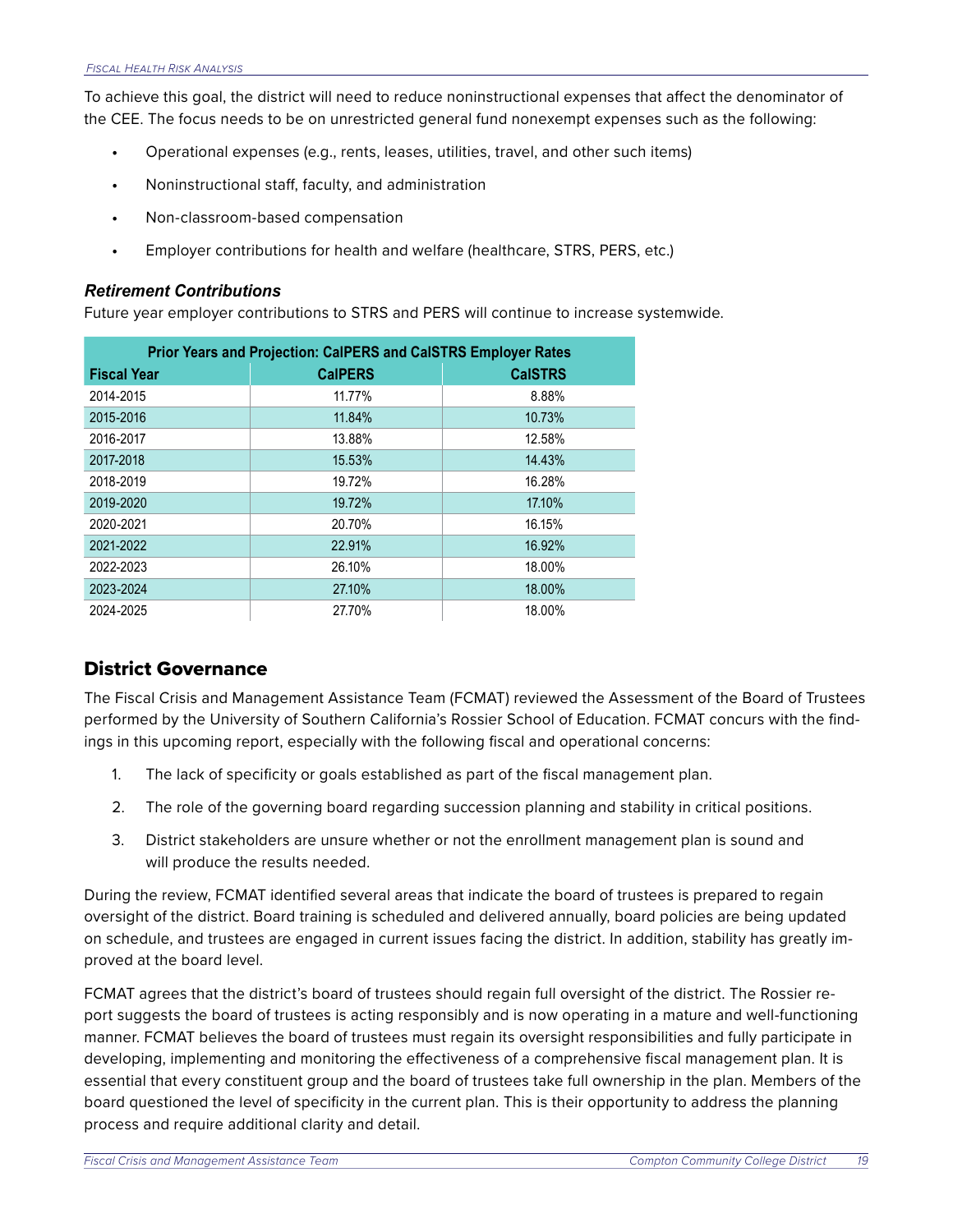Assembly Bill (AB) 318 (2006) suspended the authority of the Compton CCCD Personnel Commission. Under AB 318, the special trustee assumed the responsibilities of the Personnel Commission, and the Compton CCCD chief human resources officer assumed day-to-day operations. The board of trustees has since assumed the responsibilities of the Personnel Commission from the special trustee. The Personnel Commission should continue to remain suspended until 2029-30 since 2028-29 will be the last year a payment will be necessary to fully satisfy the state \$30 million loan. At that time, the approximate \$1.1 million annual loan repayment amount can be used for various priorities, which could include supporting the Personnel Commission, or other budget funds could be identified for this purpose by that time. While FCMAT does not question the validity of the Personnel Commission itself, continuing to postpone the reestablishment allows the district to focus on the district's numerous priorities during the next several years. As mentioned in the May 16, 2017 FCMAT management letter to the California Community College Chancellor's Office regarding the district funding request to the California State Legislature, FCMAT continues to recommend that Compton CCCD not immediately transition to the Personnel Commission since the established classified personnel recruitment and selection process can continue until the district's loan payments end.

## Future Fiscal Planning

The Compton Community College District is one of the smallest community college districts in the state. Managing a district that serves a small student body has inherent fiscal and operational challenges not encountered at larger districts. These challenges are magnified when there are substantial enrollment declines such as the district has experienced. Districts in this situation have difficulty quickly aligning personnel with revenue production. In addition, small districts cannot offer the same level of services and resources as larger districts. Classroom efficiency standards, reporting and accreditation requirements, and regulations such as the 50% law all hinder small districts' ability to offer equitable compensation and provide comprehensive personnel and student services.

Because California community colleges are funded mainly based on the number of full-time equivalent students they serve, the district is currently staffed to serve many more students than it has. The district's data indicates it currently employs the same number of full-time equivalent faculty as in fiscal year 2014-15, when enrollment was 18% higher than its last prepandemic year and 30% more than its current enrollment.

The statewide average cost to deliver one FTEF using part-time faculty is \$82,000 less than the cost using contract faculty. The CCCCO funding model requires districts to balance the use of full-time (contract) and parttime faculty. As an example, the district currently employs approximately 81 teaching faculty. If the district was meeting the statewide standard for classroom efficiency as described in the CIO manual, 81 full-time equivalent teaching faculty would produce 2,835 FTES (or 68% of the district's total FTES in 2019-20) without overload.

As the district prepares for approximately \$10,000,000 in reduced revenue when hold harmless protection ends in 2025-26, aligning personnel needs with student population is the only way to establish fiscal stability for the future. The district's lack of a long-term plan to align expenses with earned revenue is a concern. Reliance on hold harmless protections to balance the budget will place the district in fiscal jeopardy in the future.

### Risk Management

The FCMAT analysis identified two risk management issues. First, the district lacks a comprehensive IT security plan. Educational institutions and private enterprise are targets for cyberattacks, including ransomware attacks. These attacks can disrupt instruction and be expensive, including causing long-lasting financial harm.

Second, the district has not published an ADA transition study and work plan.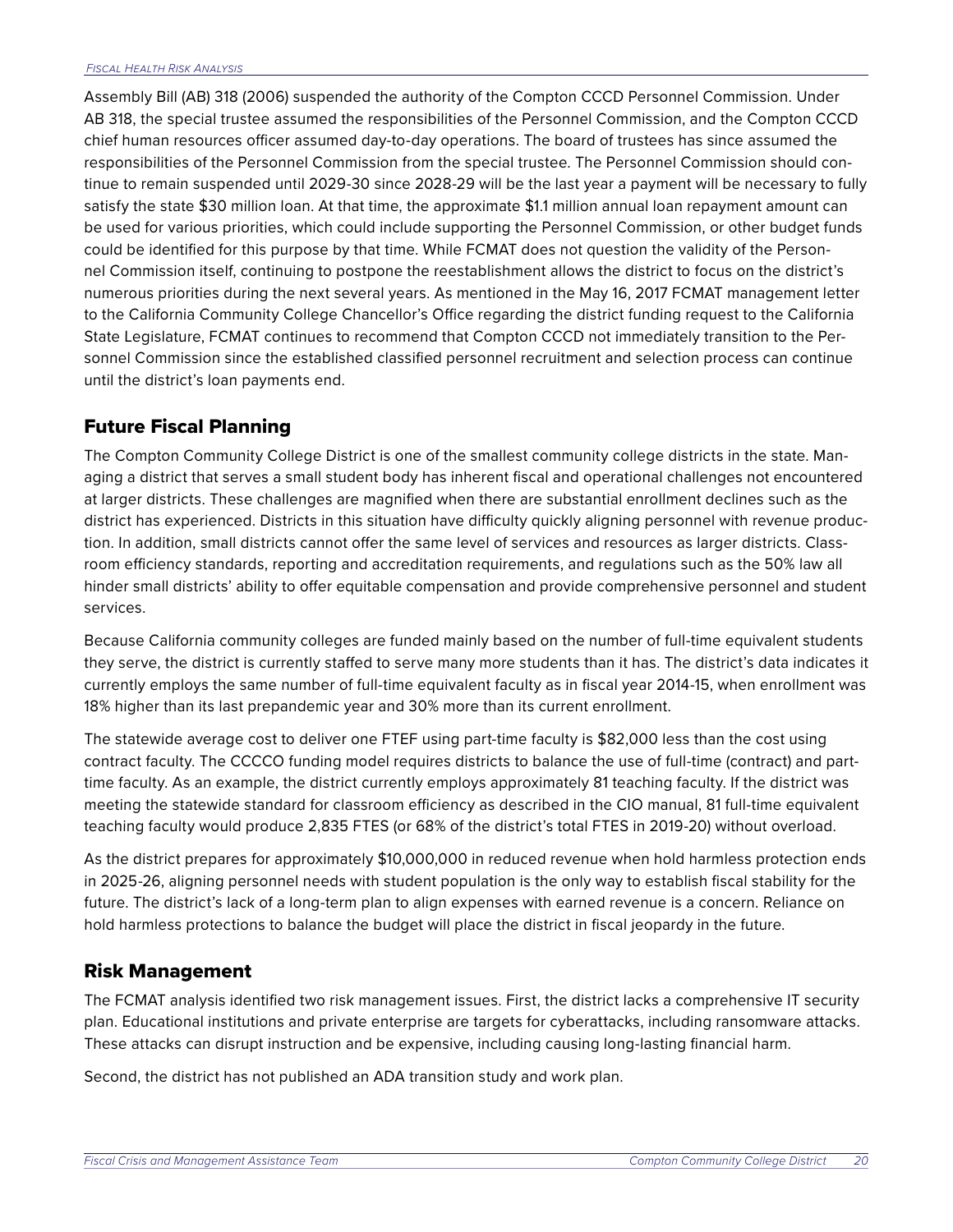### <span id="page-21-0"></span>Fixed Costs

Any district that is struggling to balance expenses with earned revenues will need to analyze fixed costs. This analysis will provide the needed information before discussions regarding cost of living allowances. In addition to understanding total compensation costs, the district should have a clear understanding of all other fixed costs such as utilities, licenses, lease payments, and the year-to-year increases in IT-related agreements. Having this information long before new funding arrives will give the district a much better understanding of what percentage of the funds are needed for fixed costs before it negotiates salary schedule increases.

The district is operating well within the revenues allocated to it, due to the generous hold harmless revenue provisions, which will expire. With improved stability in fiscal affairs and leadership, the district has been managing its budget well. Although many operational and organizational challenges are now behind it, the district still needs to bridge the gap between earned and hold harmless revenues. FCMAT's recommendations to accomplish this are listed below.

## Additional Support

Implementing a plan to correctly size the district using the proper balance of talented faculty, professional staff and administration to meet the needs of the community without spending more than earned revenue will be a challenge. Ten other California community college districts are serving their communities well under similar circumstances. The Compton Community College District can do the same.

# Recommendations

*The district should:*

- 1. Have a board of trustees with full oversight of the district.
- 2. Improve the district-approved fiscal management plan to align earned revenues with actual expenses. Develop a five-year plan to achieve this goal.
- 3. Reduce the cost to deliver instruction as it improves classroom efficiency and the full-time to part-time teaching balance to meet the 50% law.
- 4. Develop and implement strategies to increase enrollment (FTES) to prior year levels.
- 5. Implement a hiring freeze for all unrestricted general fund positions until a comprehensive fiscal plan is in place.
- 6. Develop and implement strategies to reduce classroom expenses as attrition occurs in teaching faculty.
- 7. Complete an assessment and comparison of services provided with other small California community college districts. Be careful not to include individual like colleges; rather, focus on college districts. The state's smallest 10 community college districts would be appropriate comparisons.
- 8. Develop and adopt a five-year plan that aligns projected earned revenues with expenses.
- 9. Use any unexpended hold harmless funds as one-time funds to cover excess expenditures each year until hold harmless funding is no longer needed to balance the budget. Use the year-over-year reduction in the amount of hold harmless funding needed to balance the budget as the measure of improvement. Ensure that this plan is adopted formally by the district, the CCCCO and the CCCCO's board of governors, and that it includes the fiscal,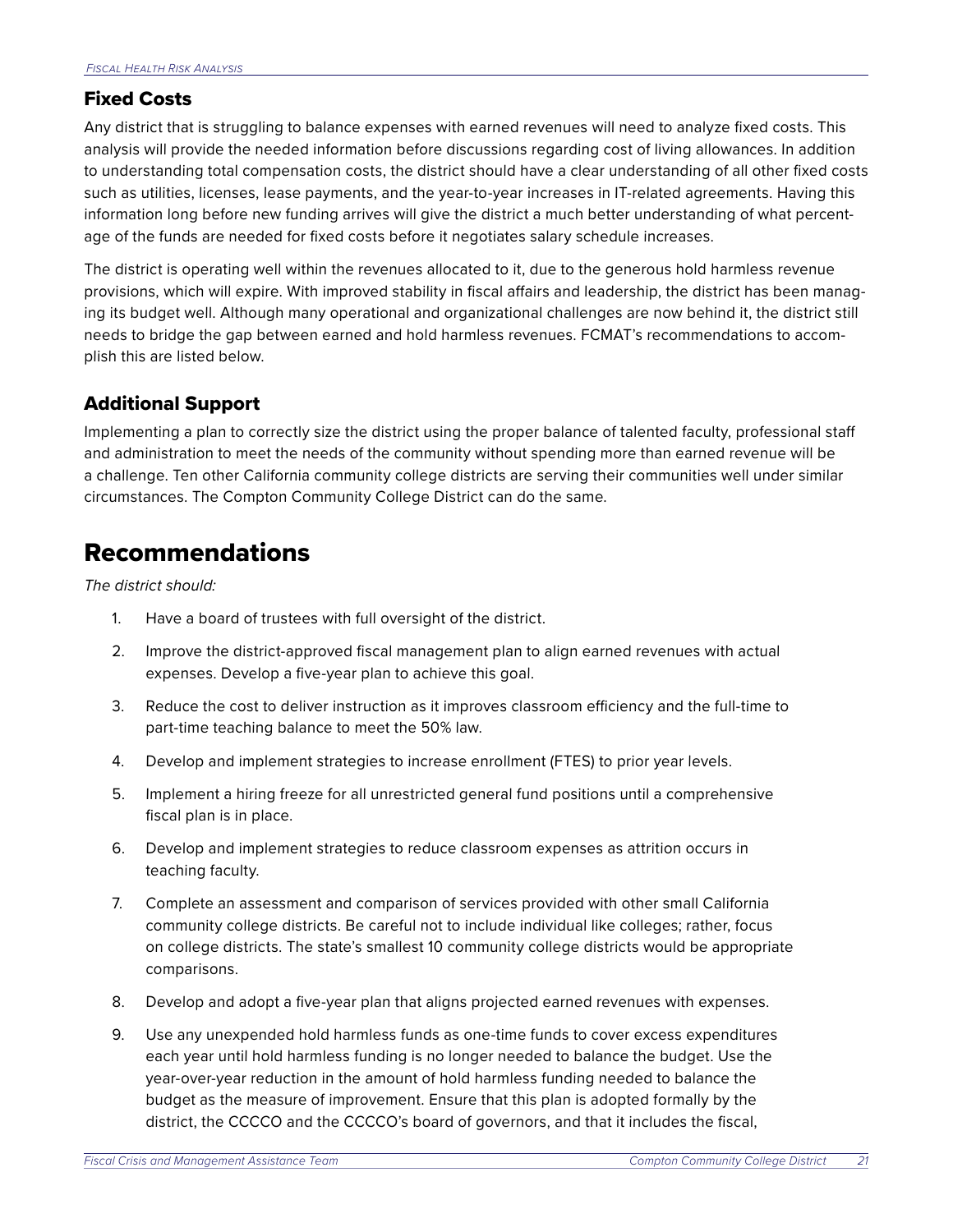enrollment and personnel data to support year-over-year improvement, as well as timelines and responsibilities. The fiscal recovery plan should be developed side by side with the 2022-23 budget and received by the chancellor's office by September 30, 2022. The chancellor's office will review the plan prior to final adoption by the board of governors in November.

- 10. Seek additional support as needed to help develop the five-year plan, including additional expertise as needed to help align enrollment management, position control and budget development strategies with one another.
- 11. Continue to suspend the Personnel Commission until 2029-30.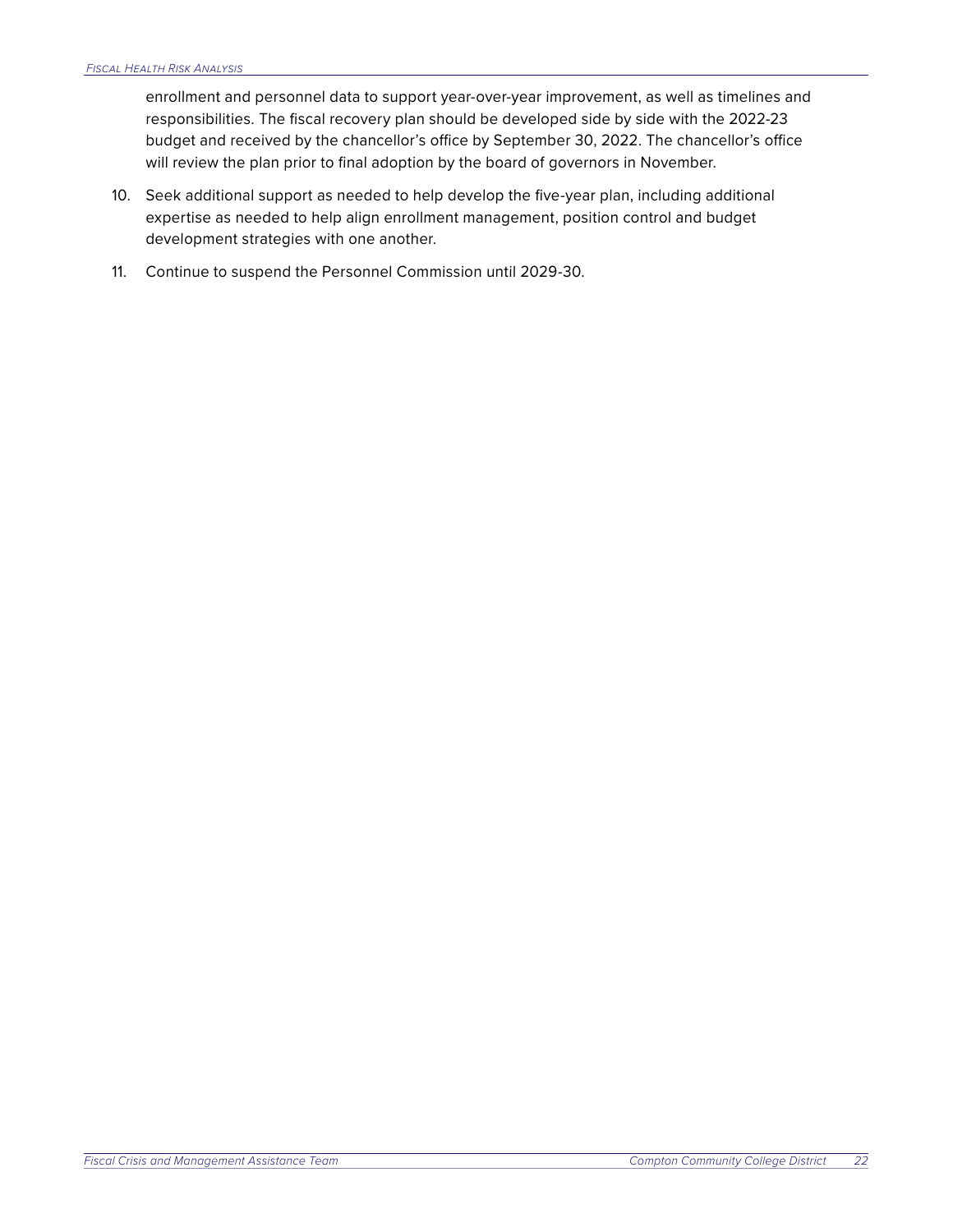

#### **FISCAL CRISIS & MANAGEMENT ASSISTANCE TEAM STUDY AGREEMENT**  December 18, 2020

The Fiscal Crisis Management and Assistance Team (FCMAT), hereinafter referred to as the Team, and Chancellor's Office on behalf of the California Community College Board of Directors, hereinafter referred to as the Chancellor's Office, mutually agree as follows:

#### 1. **BASIS OF AGREEMENT**

The team provides a variety of services to local educational agencies. The Chancellor's Office has requested the team to provide for the assignment of professionals to study specific aspects of Compton Community College District's operations, based on the provisions of Education Code Section 84041. These professionals may include staff of the team, county offices of education, the California Department of Education, school districts, charter schools, community colleges, or private contractors. All work will be performed in accordance with the terms and conditions of this agreement.

#### **2. SCOPE OF THE WORK**

A. Scope and Objectives of the Study

At the request of the Chancellor's Office, and in accordance with Education Code Section 84041, FCMAT will prepare an analysis using the 18 factors in FCMAT's Fiscal Health Risk Analysis (2019 version), and identify the college's specific risk rating for fiscal insolvency, with additional focus on district governance and the role of the special trustee.

- B. Services and Products to be Provided
	- 1) Orientation Meeting –The team will conduct an orientation session at the Compton Community College District to brief management and supervisory personnel on the procedures of the team and on the purpose and schedule of the study.
	- 2) On-site Review The team will conduct an on-site review at the Compton Community College District and at district sites if necessary.
	- 3) Exit Meeting The team will hold an exit meeting at the conclusion of the on-site review to inform the Chancellor's Office of significant findings and recommendations to that point.
	- 4) Exit Letter The team will issue an exit letter approximately 10 days after the exit meeting memorializing the topics discussed in the exit meeting.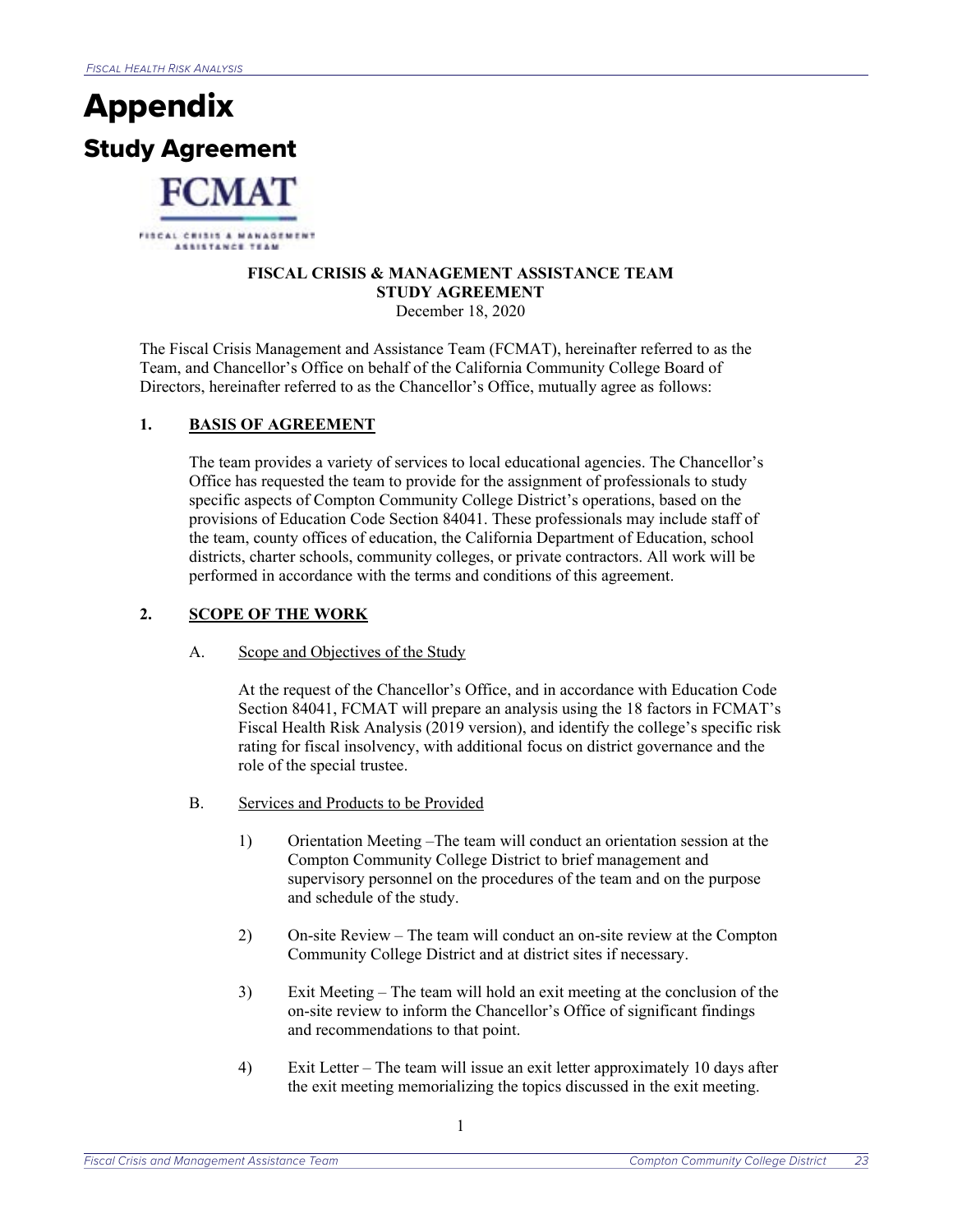- 5) Draft Report Electronic copies of a preliminary draft report will be delivered to the Chancellor's Office administration for review and comment.
- 6) Final Report Electronic copies of the final study report will be delivered to the Chancellor's Office following completion of the review. The final report will be published on the FCMAT website.

#### **3. PROJECT PERSONNEL**

The FCMAT study team may include:

| Α. | Michelle Giacomini | FCMAT Deputy Executive Officer            |
|----|--------------------|-------------------------------------------|
|    | Cambridge West     | <b>FCMAT Community College Consultant</b> |

#### **4. PROJECT COSTS**

The cost for studies requested pursuant to EC  $42127.8(d)(1)$  will be:

- A. \$1,100 per day for each FCMAT staff member while on site, conducting fieldwork at other locations, presenting reports, or participating in meetings. The cost of independent consultants will be billed at the actual daily rate for all work performed based on the provisions of EC 84041.
- B. All out-of-pocket expenses, including travel, meals, lodging, etc. The Chancellor's Office will be invoiced at actual costs, with 50% of the estimated cost due following the completion of the on-site review and the remaining amount due upon acceptance of the final report by the Chancellor's Office.

#### **Based on the elements noted in section 2A, the total not-to-exceed cost of the study is \$95,400.00.**

C. Any change to the scope will affect the estimate of total cost.

Payments for FCMAT services are payable to Kern County Superintendent of Schools – Administrative Agent located at 1300 17th Street, Bakersfield, CA 93301.

#### **5. RESPONSIBILITIES OF THE DISTRICT, CHANCELLOR'S OFFICE**

- A. The Compton Community College District will provide office and conference room space while on-site reviews are in progress.
- B. The Compton Community College District will provide the following (if requested):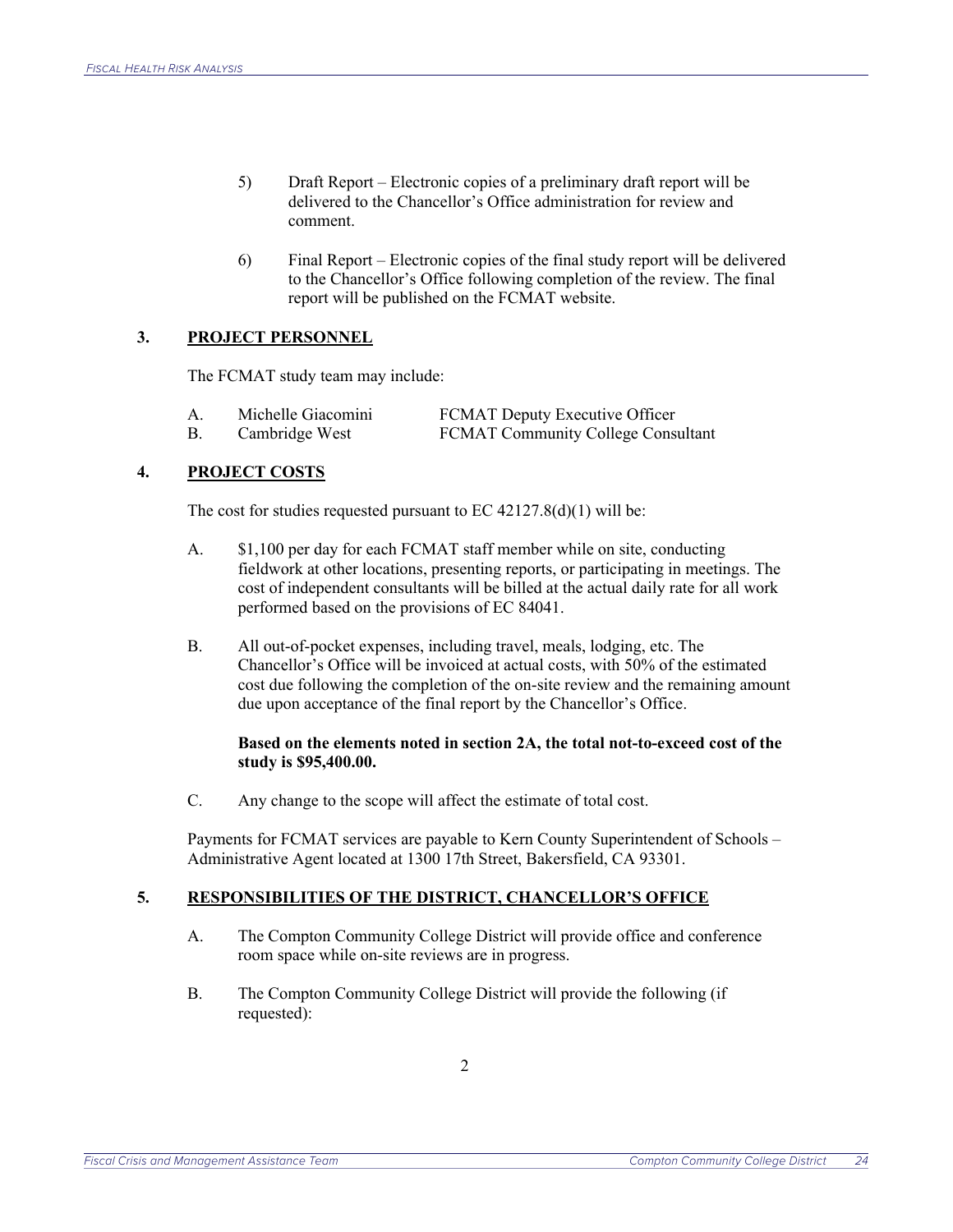- 1) Policies, regulations and prior reports addressing the study request
- 2) Current or proposed organizational charts
- 3) Current and two (2) prior years' audit reports
- 4) Any documents requested on a supplemental listing
- 5) Any documents requested on the supplemental listing should be provided to FCMAT in electronic format; if only hard copies are available, they should be scanned by the Compton Community College District and sent to FCMAT in an electronic format.
- 6) All documents should be provided in advance of fieldwork; any delay in the receipt of the requested documentation may affect the start date and/or completion date of the project. Upon approval of the signed study agreement, access will be provided to FCMAT's SharePoint document repository and all requested documents shall be uploaded by the Compton Community College District.
- C. The Chancellor's Office administration will review a draft copy of the report resulting from the study. Any comments regarding the accuracy of the data presented in the report or the practicability of the recommendations will be reviewed with the team prior to completion of the final report. The final report will be published on the FCMAT website.

#### **6. PROJECT SCHEDULE**

The following schedule outlines the planned completion dates for key study milestones and will be established upon the receipt of a signed study agreement:

| Orientation:                   | To be determined |
|--------------------------------|------------------|
| <b>Staff Interviews:</b>       | To be determined |
| <b>Exit Meeting:</b>           | To be determined |
| <b>Draft Report Submitted:</b> | To be determined |
| <b>Final Report Submitted:</b> | To be determined |
| <b>Board Presentation:</b>     | To be determined |

#### **7. COMMENCEMENT, TERMINATION AND COMPLETION OF WORK**

FCMAT will begin work as soon as it has assembled an available and appropriate study team consisting of FCMAT staff and independent consultants, taking into consideration other jobs FCMAT has previously undertaken and assignments from the state. The team will work expeditiously to complete its work and deliver its report, subject to the cooperation of the Chancellor's Office and any other parties from which, in the team's judgment, it must obtain information. Once the team has completed its fieldwork, it will proceed to prepare a draft report and a final report. Prior to completion of fieldwork, the Chancellor's Office may terminate its request for service and will be responsible for all costs incurred by FCMAT to the date of termination under Section 4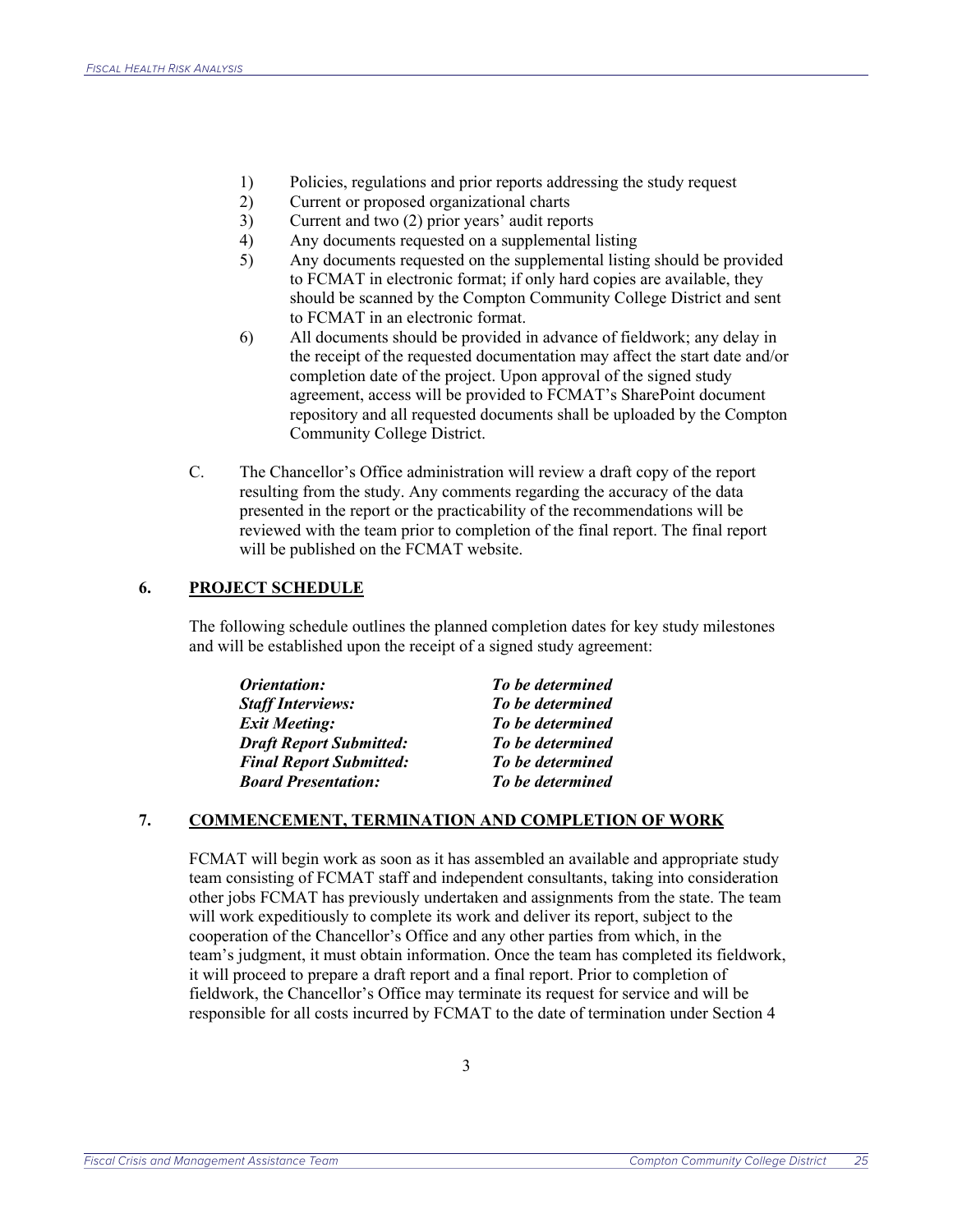(Project Costs). If the Chancellor's Office does not provide written notice of termination prior to completion of fieldwork, the team will complete its work and deliver its report and the Chancellor's Office will be responsible for the full costs. The Chancellor's Office understands and agrees that FCMAT is a state agency and all FCMAT reports are published on the FCMAT website and made available to interested parties in state government. In the absence of extraordinary circumstances, FCMAT will not withhold preparation, publication and distribution of a report once fieldwork has been completed, and the Chancellor's Office shall not request that it do so.

#### **8. INDEPENDENT CONTRACTOR**

FCMAT is an independent contractor and is not an employee or engaged in any manner with the Chancellor's Office. The manner in which FCMAT's services are rendered shall be within its sole control and discretion. FCMAT representatives are not authorized to speak for, represent, or obligate the Chancellor's Office in any manner without prior express written authorization from an officer of the Chancellor's Office.

#### **9. INSURANCE**

During the term of this agreement, FCMAT shall maintain liability insurance of not less than \$1 million unless otherwise agreed upon in writing by the Chancellor's Office, automobile liability insurance in the amount required under California state law, and workers' compensation as required under California state law. FCMAT shall provide certificates of insurance, with California Community Colleges Chancellor's Office named as additional insured, indicating applicable insurance coverages upon request.

#### **10. HOLD HARMLESS**

FCMAT shall hold the Chancellor's Office, its board, officers, agents and employees harmless from all suits, claims and liabilities resulting from negligent acts or omissions of its board, officers, agents and employees undertaken under this agreement. Conversely, the Chancellor's Office shall hold FCMAT, its board, officers, agents and employees harmless from all suits, claims and liabilities resulting from negligent acts or omissions of its board, officers, agents and employees undertaken under this agreement.

#### **11. COVID-19 PANDEMIC**

Because of the existence of COVID-19 and the resulting shelter-in-place recommendations, local educational agency closures and other related considerations, at FCMAT's sole discretion, the Scope of Work, Project Costs, Responsibilities of District (Sections 1, 4 and 5 herein) and other provisions herein may be revised. Examples of such revisions may include, but not be limited by, the following:

A. Orientation and exit meetings, interviews and other information-gathering activities may be conducted remotely via telephone, video conferencing, etc.